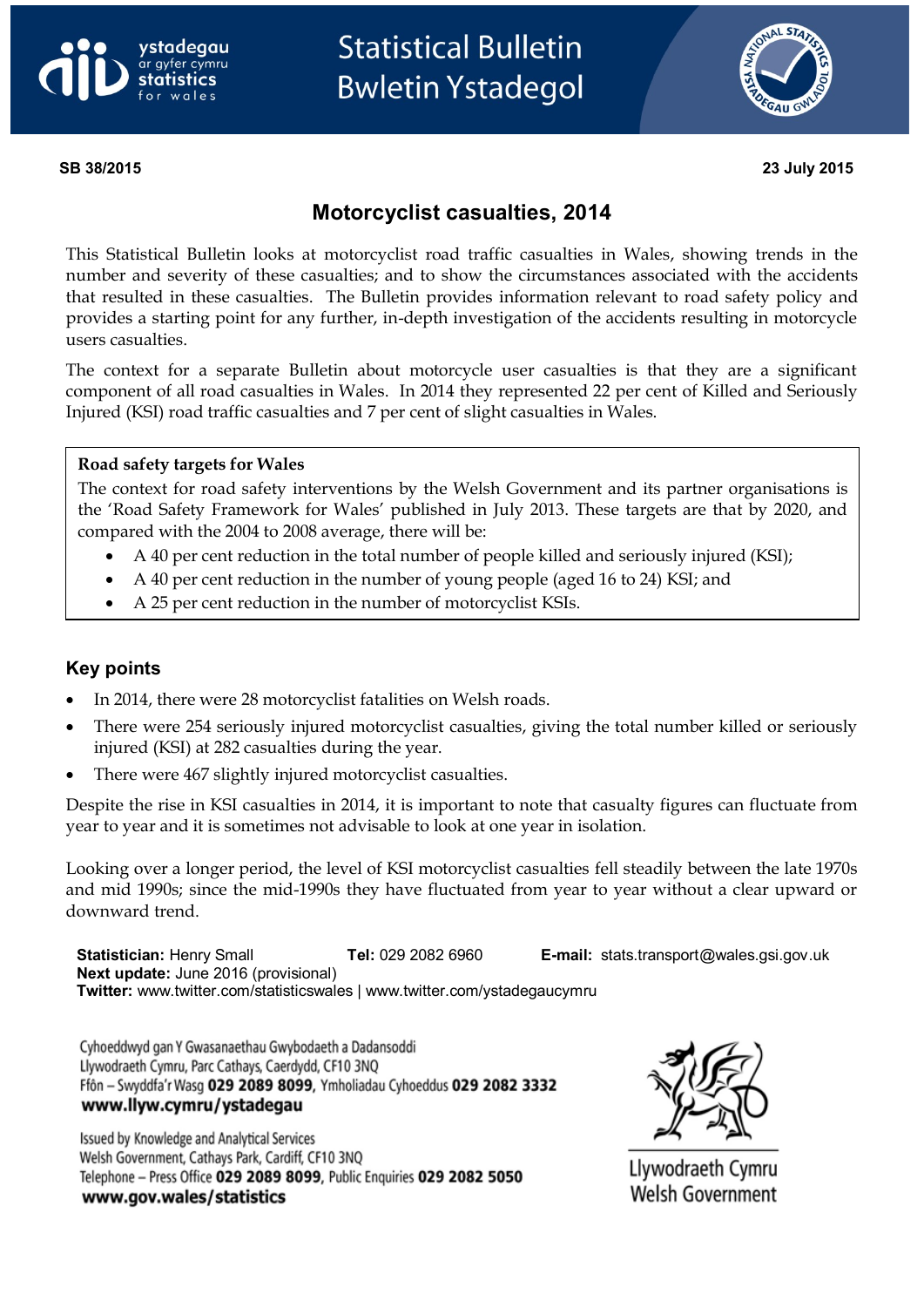| <b>List of contents</b>                                                                            |    |
|----------------------------------------------------------------------------------------------------|----|
| Summary of findings                                                                                | 4  |
| How risky is motorcycling?                                                                         | 6  |
| Summary of motorcyclist casualties                                                                 | 8  |
| What age and sex are the motorcyclist casualties?                                                  | 10 |
| What type of motorcycle was the casualty riding when the accident occurred?                        | 13 |
| When are casualties most likely to occur?                                                          | 14 |
| Under what light and weather conditions are casualties most likely to occur in a road<br>accident? | 16 |
| Where on the road are casualties most likely to occur?                                             | 18 |
| Where in Wales did the motorcyclist casualties occur?                                              | 19 |
| Key quality information                                                                            | 22 |

# **List of tables**

| Table 1: Motorcyclist casualties in context:                                                              | 5  |
|-----------------------------------------------------------------------------------------------------------|----|
| Casualties by type of road user by severity, 2004-2014                                                    |    |
| Table 2: Number and rate of vehicle driver casualties, 2014                                               | 6  |
| Table 3: Number and rate of vehicle occupant casualties, 2014                                             | 7  |
| Table 4: Summary of motorcyclist casualties, 1979-2014                                                    | 9  |
| Table 5: Motorcyclist casualties, by severity and sex                                                     | 10 |
| Table 6: Motorcyclist casualties, by severity and age group                                               | 12 |
| Table 7: Motorcyclist casualties, by broad age band and by engine size of vehicle, 2014                   | 13 |
| Table 8: Motorcyclist casualties, by quarter                                                              | 14 |
| Table 9: Motorcyclist casualties, by day of the week                                                      | 15 |
| Table 10: Motorcyclist casualties, by light condition                                                     | 16 |
| Table 11: Motorcyclist casualties, by weather condition                                                   | 17 |
| Table 12: Motorcyclist casualties, by junction type                                                       | 18 |
| Table 13: Number of motorcyclist casualties, by engine size of motorcycle and by local<br>authority, 2014 | 20 |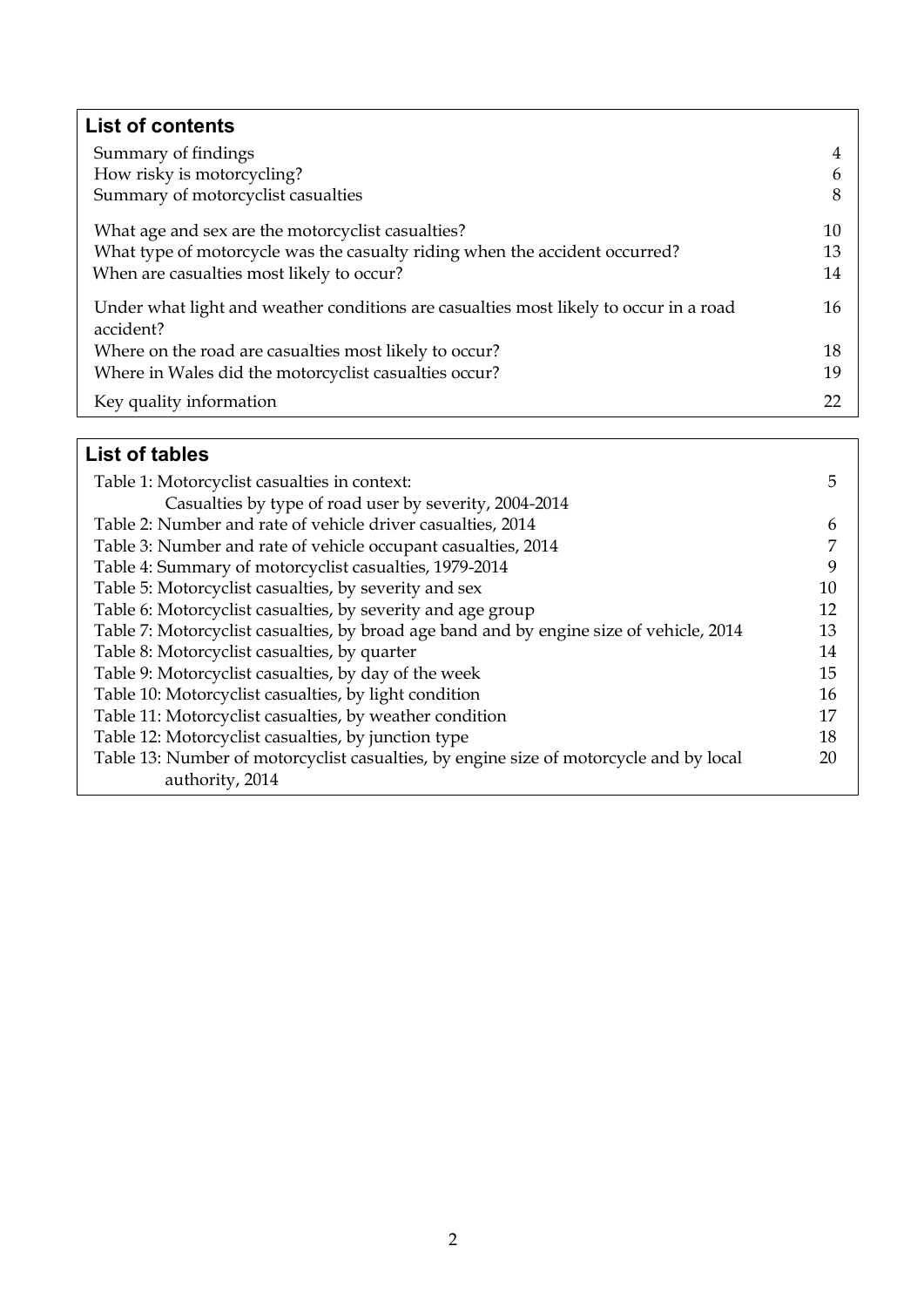| <b>List of charts</b>                                                                                                                                                                                           |          |
|-----------------------------------------------------------------------------------------------------------------------------------------------------------------------------------------------------------------|----------|
| Chart 1: Casualties by type of road user, 2014                                                                                                                                                                  | 5        |
| Chart 2: Motorcyclist casualties by severity, 1979-2014                                                                                                                                                         | 8        |
| Chart 3: Motorcyclist casualties, by severity and sex                                                                                                                                                           | 10       |
| Chart 4: Motorcyclist casualties, by broad age group, 1979-2014                                                                                                                                                 | 11       |
| Chart 5: Motorcyclist casualties aged 30 and over by age group                                                                                                                                                  | 11       |
| Chart 6: Motorcyclist casualties, by engine size of vehicle and severity, 2014                                                                                                                                  | 13       |
| Chart 7: Motorcycle casualties, by time of year                                                                                                                                                                 | 14       |
| Chart 7a: Comparison of car user and motorcyclist casualties, by time of year, 2014                                                                                                                             | 14       |
| Chart 8: Motorcyclist casualties, by day of the week                                                                                                                                                            | 15       |
| Chart 8a: Comparison of car user and motorcyclist casualties, by day of the week, 2014                                                                                                                          | 15       |
| Chart 9: Motorcyclist casualties, by light condition                                                                                                                                                            | 16       |
| Chart 9a: Comparison of car user and motorcyclist casualties, by light condition, 2014                                                                                                                          | 16       |
| Chart 10: Motorcyclist casualties, by weather condition                                                                                                                                                         | 17       |
| Chart 10a: Comparison of car user and motorcyclist casualties, by weather condition, 2014                                                                                                                       | 17       |
| Chart 11: Motorcyclist casualties, by whether or not the accident was at a junction<br>Chart 11a: Comparison of car user and motorcyclist casualties, by whether or not the<br>accident was at a junction, 2013 | 18<br>18 |
| Chart 12: Motorcyclist casualties by local authority, 2014                                                                                                                                                      | 19       |
| Chart 13: Comparison of car and motorcyclist casualties, by local authority, 2014                                                                                                                               | 21       |
|                                                                                                                                                                                                                 |          |

## **Notes for the following tables and charts**

The coverage of this Bulletin is that:

- **Motorcycle**: 'Motorcycle' is defined as including mopeds, motor scooters, motorcycles and motorcycle combinations.
- **Motorcyclists**: The term 'motorcyclist casualties' or 'motor cycle users' refers to both the riders and passengers.
- Some sections compare motorcyclist casualties with car user casualties; in the latter case, that is both car drivers and passengers.
- **Casualties**: A person killed or injured in an accident. One accident may give rise to several casualties. Casualties are subdivided into killed, seriously injured and slightly injured categories.
- The figures show the involvement of motorcyclists in accidents; they do not show any information about the degree of responsibility of motorcycle drivers for these accidents.
- It also does not show any information about whether or not the drivers concerned held a valid driving licence.
- Some tables show the '2004 to 2008 average' because the Welsh Government has casualty reduction targets to be achieved by 2020 based on reductions from the average for this base period.

The figures in this Bulletin are derived from the personal injury road accident data recorded by the police on STATS19 forms.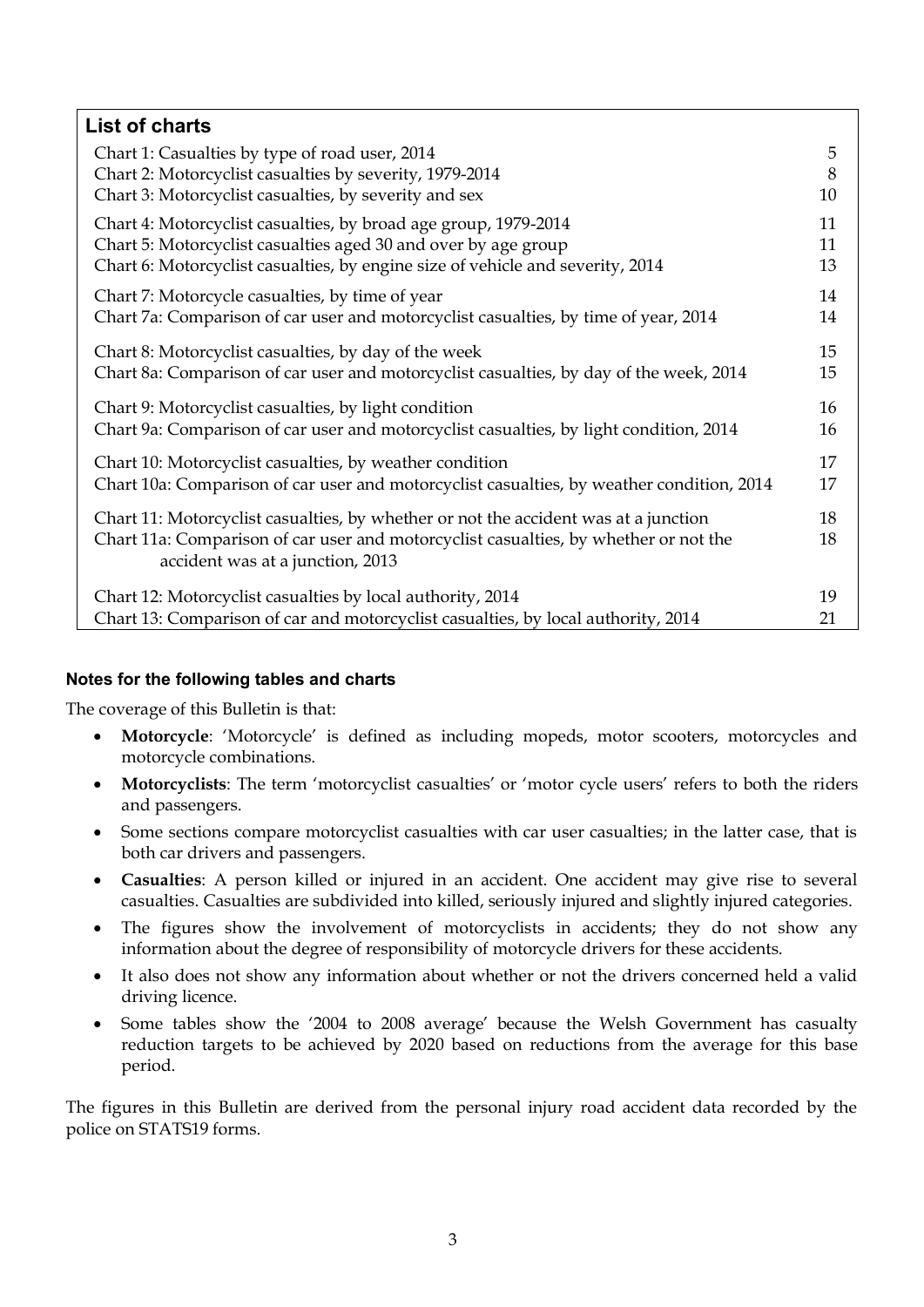# **Summary of findings**:

## **Motorcycling is risky...**

- In 2014, the chance of a motorcycle rider being killed or seriously injured, per kilometre travelled, is around 77 times greater than for a car driver.
- Motorcyclists represent 0.2 per cent of traffic in Wales whist motorcycle riders comprised 40 per cent of fatal and serious casualties of all motor vehicle drivers ('How risky is motorcycling?').

### **..and casualty levels have risen in 2014.**

- In the early 1980s, motorcyclist casualty levels in Wales were around four times higher than the most recent casualty levels.
- Since the mid-1990s KSI casualty levels have remained approximately the same (chart 2 and table 4).

### **Casualties are mostly men and are getting older...**

- Since 2004 approximately 90 per cent of motorcyclist casualties are male (chart 3 and table 5).
- Since 1998, casualties aged 30 and over have exceeded those aged under 30 (chart 4, table 6).

### **...and older casualties are riding more powerful machines**

- Casualties aged under 30 tended to ride machines with an engine capacity of up to 125cc, and these machines accounted for 62 per cent of all casualties within this group;
- Casualties aged 30 and over tend to ride machines of over 500cc engine capacity, and these machines account for 61 per cent of the casualties within this group (chart 6 and table 7).

### **Compared with car occupant casualties, motorcyclist casualties were:**

- More likely to occur in the spring/summer, and less likely to occur in winter (chart 7 and table 8);
- More likely to occur on a Sunday (chart 8a and table 9);
- Slightly more likely to occur in daylight (chart 9a and table 10);
- Slightly more likely to occur in fine weather (chart 10a and table 11); and
- More likely to occur at a junction (chart 11a and table 12);

#### **Looking across Wales...**

- The highest numbers of motorcyclist casualties were in Swansea and Powys (18 per cent of the total) followed by Carmarthenshire and Cardiff (chart 12).
- Just under a half of motorcyclist casualties in Wales as a whole rode machines with an engine capacity of over 500cc. This group accounted for 73 per cent of casualties in Powys, 68 per cent in Gwynedd and 61 per cent in Ceredigion (table 13).

#### **...the highest relative risk of motorcyclist casualties was in rural local authorities.**

Relative risk in individual local authority area can be seen by looking at the distribution of the percentage of total casualties across Wales. By looking at this distribution for car occupant casualties as compared with motorcyclist casualties it shows (chart 13):

- A higher proportion of motorcyclist casualties compared with car occupant casualties in the local authorities of Carmarthenshire, Powys, Swansea, Flintshire, Conwy, Monmouthshire, Denbighshire, Gwynedd, Vale of Glamorgan and Neath Port Talbot.
- A higher proportion of car occupant casualties compared with motorcyclist casualties in the local authorities of Cardiff, Rhondda Cynon Taf, Newport, Bridgend, Pembrokeshire, Wrexham, Caerphilly, Torfaen, Blaenau Gwent, Merthyr Tydfil, Isle of Anglesey and Ceredigion.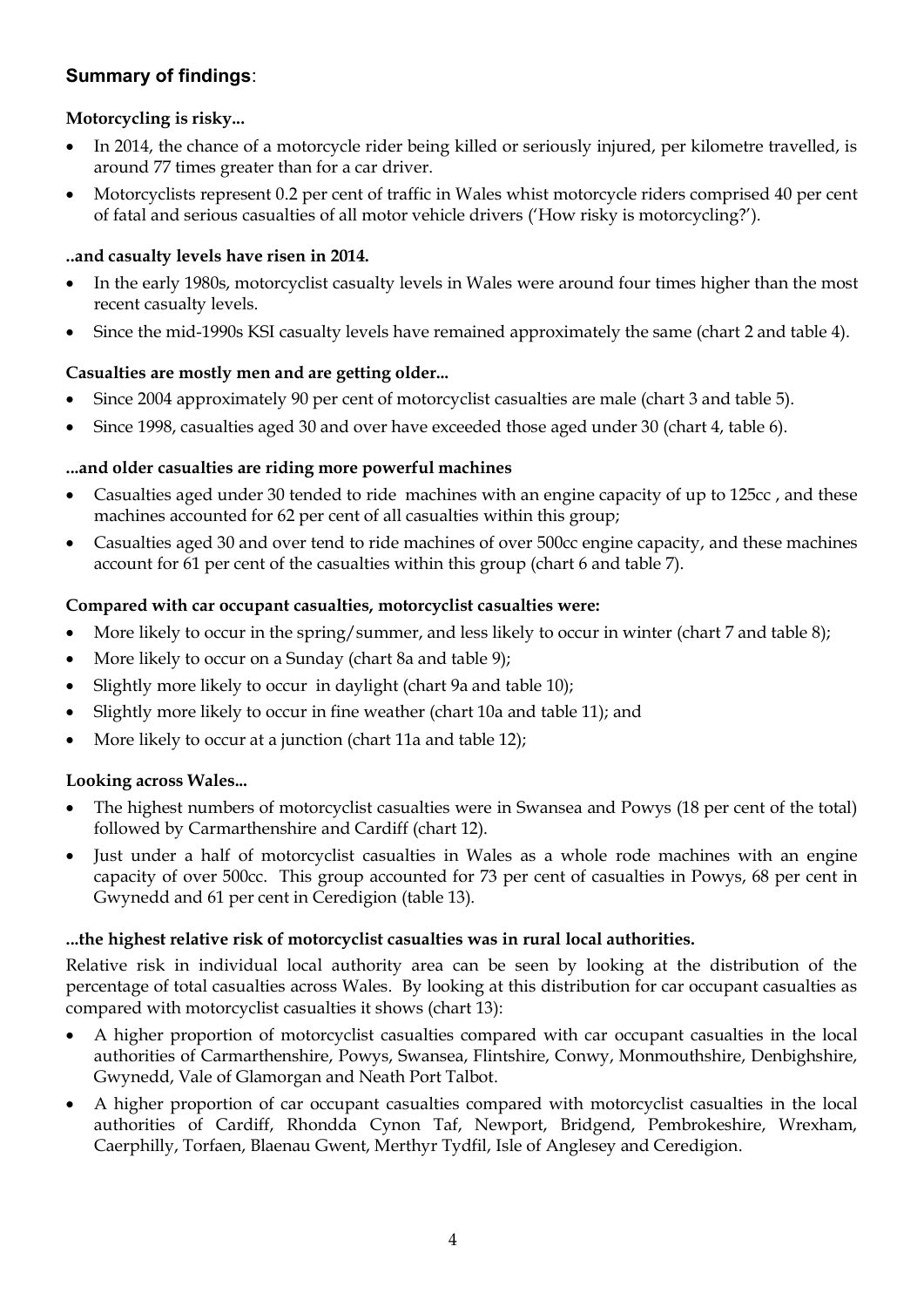Table 1 shows the relationship between motorcyclist casualties and other road user casualties.

| Number and percentage                 |            |                |                   |                                   |                         |        |
|---------------------------------------|------------|----------------|-------------------|-----------------------------------|-------------------------|--------|
|                                       | Pedestrian | Pedal Cyclists | Motorcyclists (a) | Car, taxi<br>and minibus<br>users | Other<br>road users (b) | Total  |
| Total casualties by type of road user |            |                |                   |                                   |                         |        |
| 2004-08 average                       | 1,368      | 463            | 756               | 9,200                             | 726                     | 12,513 |
| 2009                                  | 1,114      | 403            | 651               | 7,607                             | 579                     | 10,354 |
| 2010                                  | 1,108      | 447            | 645               | 7,131                             | 624                     | 9,955  |
| 2011                                  | 1,154      | 521            | 612               | 6,553                             | 566                     | 9,406  |
| 2012                                  | 1,007      | 474            | 627               | 5,986                             | 471                     | 8,565  |
| 2013                                  | 1,052      | 496            | 685               | 5,633                             | 469                     | 8,335  |
| 2014                                  | 922        | 567            | 749               | 5,511                             | 459                     | 8,208  |
| Percentage change 2014                |            |                |                   |                                   |                         |        |
| on 2004-08 average                    | $-33$      | 22             | $-1$              | $-40$                             | $-37$                   | $-34$  |
| KSI Casualties by type of road user   |            |                |                   |                                   |                         |        |
| 2004-08 average                       | 271        | 70             | 257               | 749                               | 59                      | 1,406  |
| 2009                                  | 257        | 84             | 241               | 595                               | 44                      | 1,221  |
| 2010                                  | 213        | 68             | 247               | 499                               | 60                      | 1,087  |
| 2011                                  | 261        | 118            | 242               | 573                               | 53                      | 1,247  |
| 2012                                  | 203        | 84             | 213               | 494                               | 40                      | 1,034  |
| 2013                                  | 260        | 100            | 246               | 494                               | 44                      | 1,144  |
| 2014                                  | 249        | 138            | 282               | 542                               | 52                      | 1,263  |
| Percentage change 2014                |            |                |                   |                                   |                         |        |
| on 2004-08 average                    | -8         | 98             | 10                | $-28$                             | $-12$                   | $-10$  |

#### **Table 1: Motorcyclist casualties in context: Casualties by type of road user and severity, 2004-2008 average and 2009-2014**

(a) Includes mopeds, motor scooters, motor cycles and combinations.

(b)Includes buses, coaches, goods vehicles, invalid vehicles, motor caravans, other and unknow n vehicles

# **Chart 1: Casualties by type of road user, 2014**

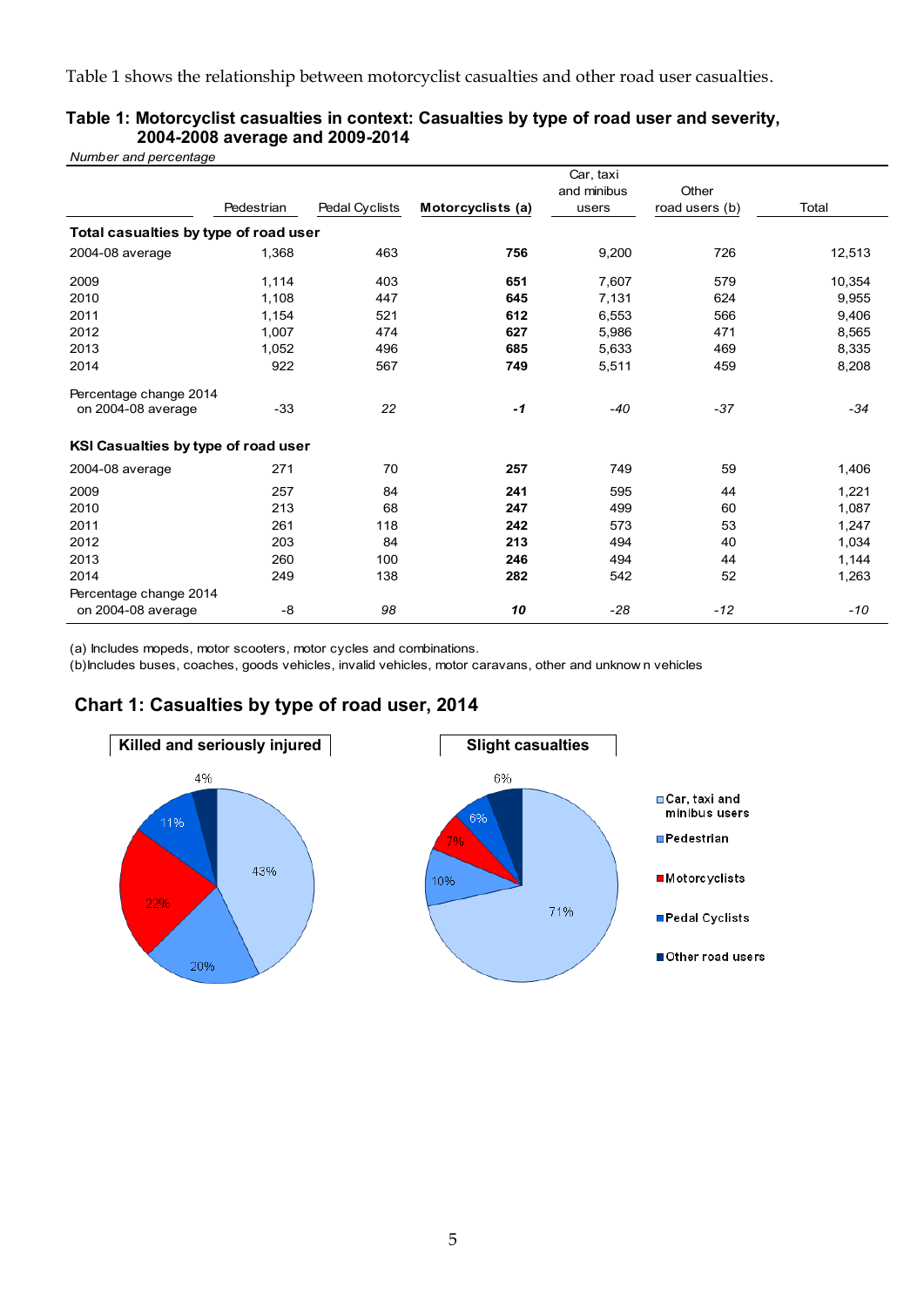# **How risky is motorcycling?**

Motorcyclists are at a much greater risk of becoming a casualty than other motor vehicle drivers and occupants. The relative risk in 2013 can be shown in a variety of ways.

There were around 55 thousand motorcycles licensed<sup>1</sup> in Wales in 2013. This number is 44 per cent higher than in 2001, when it came to 38 thousand motorcycles. This can be compared with, for example, a 20 per cent growth in the number of cars licensed in Wales over the same period. In 2013, just over 4 thousand motorcycles were registered for the first time for a license in Wales, compared with 85 thousand cars.

Motorcycles are a small proportion of vehicles and traffic:

- 3.0 per cent of all vehicles licensed (by body type) in Wales in 2013; this represented
- 4.1 per cent of the number of cars licensed in Wales in 2013; and
- 0.2 per cent of all motor vehicle traffic<sup>2</sup> in Wales in 2013.

### Relative risks to motor vehicle drivers

Despite only comprising 0.2 per cent of traffic in Wales in 2013:

- Motorcycle riders comprised 40 per cent of fatal and serious casualties of all motor vehicle drivers (32 per cent of all riders/drivers including motor vehicle drivers) in 2014.
- Motorcycle riders comprised 11 per cent of slight casualties of all motor vehicle drivers (8 per cent of all riders/drivers including motor vehicle drivers) in 2014.

The relatively higher proportion of fatal or serious motorcyclist casualties are because of the greater vulnerability of motorcyclists compared with other motor vehicle users.

Table 2 shows this exposure to risk expressed as the rate of casualties per kilometre travelled.

- There were 1,320 fatal or serious motorcycle rider casualties per billion vehicle kilometres travelled by motorcycles in Wales; compared with 17 fatal or serious car driver casualties per billion vehicle kilometres travelled by cars in Wales.
- The corresponding figures for slight casualties were 2,215 motorcycle rider casualties per billion vehicle kilometres; compared with a rate of 150 car driver casualties.

|                   |                  |                                |                                   |                   |                  | Number and Rate per billion vehicle kilometres     |                               |                   |
|-------------------|------------------|--------------------------------|-----------------------------------|-------------------|------------------|----------------------------------------------------|-------------------------------|-------------------|
|                   |                  |                                | Number of driver casualties, 2014 |                   |                  | Driver casualties per billion vehicle kilometres 1 |                               |                   |
|                   | Motor-<br>cycles | Cars.taxis<br>and<br>minibuses | Other<br>pow ered<br>vehicles $2$ | Pedal<br>cyclists | Motor-<br>cycles | Cars.taxis<br>and<br>minibuses                     | Other<br>pow ered<br>vehicles | Pedal<br>cyclists |
| Fatal             | 28               | 42                             | 0                                 | 5                 | 140              | 2                                                  | 0                             | 25                |
| Serious           | 236              | 325                            | 25                                | 133               | 1,180            | 15                                                 | 5                             | 665               |
| Fatal and serious | 264              | 367                            | 25                                | 138               | 1,320            | 17                                                 | 5                             | 690               |
| Slight            | 443              | 3,322                          | 235                               | 425               | 2,215            | 150                                                | 43                            | 2,125             |
| Total             | 707              | 3,689                          | 260                               | 563               | 3,535            | 167                                                | 47                            | 2,815             |

## **Table 2: Number and rate of vehicle driver casualties, 2014**

(1) Calculated using 2014 casualty data and 2014 traffic volume data

(2) Excluding horse riders and non motor vehicles

 $\ddot{\phantom{a}}$ 

<sup>1</sup> See Welsh data shown in 'Licensing and Vehicle Ownership, 2013' at [http://gov.wales/statistics-and](http://gov.wales/statistics-and-research/licensing-vehicle-ownership/?lang=en)[research/licensing-vehicle-ownership/?lang=en](http://gov.wales/statistics-and-research/licensing-vehicle-ownership/?lang=en)

<sup>2</sup> See 'Road Traffic, 2014' at <http://gov.wales/statistics-and-research/road-traffic/?lang=en>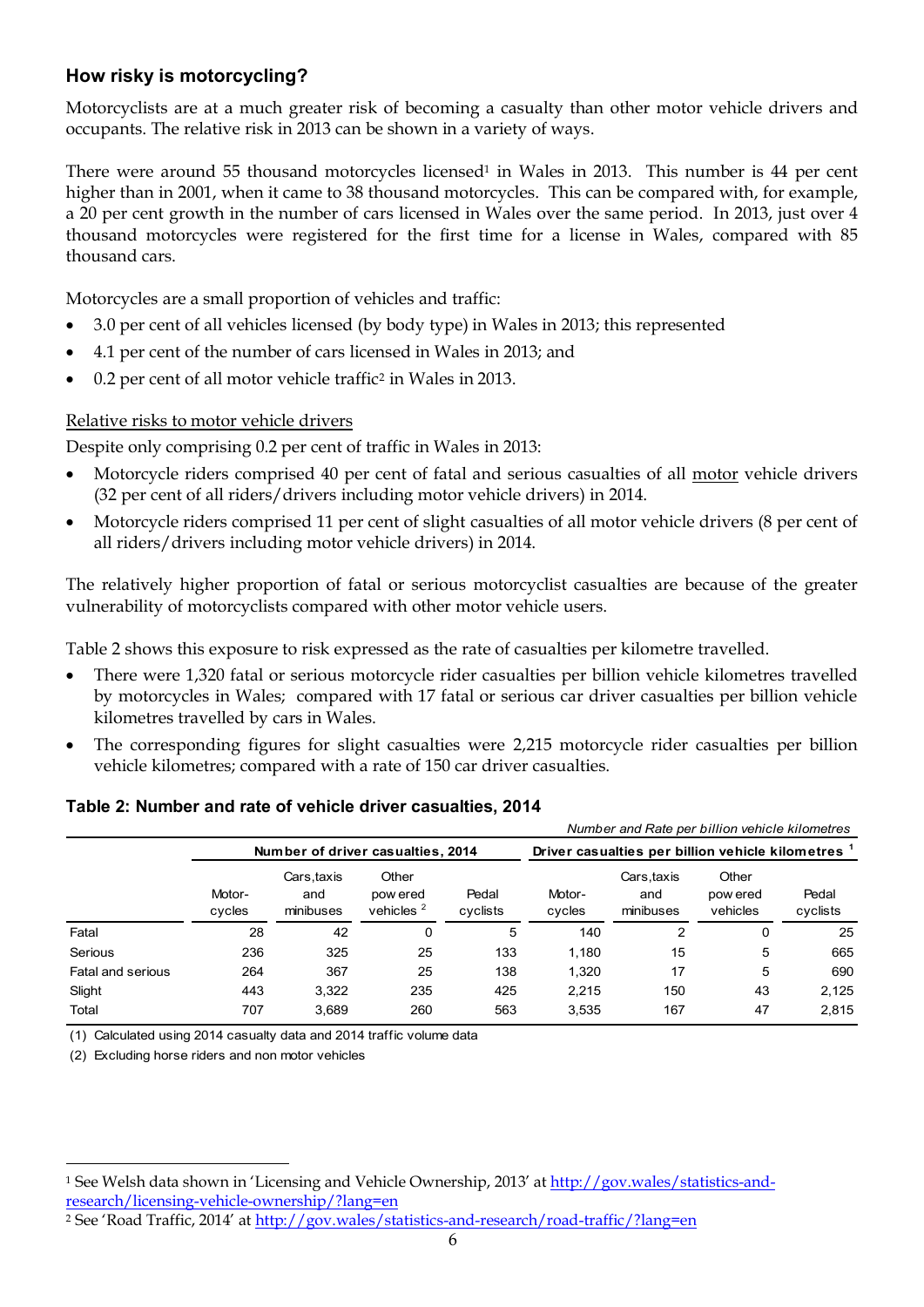Relative risks to motor vehicle occupants

The relative risk for motorcyclists is lower if the comparison is made of all vehicle occupants by vehicle type. This is because car drivers will often be accompanied by other passengers, whilst motor cycle riders carry a passenger relatively less frequently. Repeating the analysis above, but for all vehicle occupants, that is driver plus passengers, shows:

- Motorcyclists comprised 32 per cent of fatal and serious casualties of all motor vehicle occupants (28 per cent of all vehicle users including motor vehicle occupants and pedal cycle users).
- Motorcyclists comprised 8 per cent of slight casualties of all motor vehicle occupants, (7 per cent of all vehicle users including motor vehicle occupants and pedal cycle users).

Table 3 shows this risk expressed in terms of the number of casualties to vehicle occupants per kilometre travelled. This shows that:

- There were 1,410 fatal or serious motorcyclist (driver plus passenger) casualties per billion vehicle kilometres travelled by motorcycles in Wales; compared with 25 fatal or serious car occupant casualties per billion vehicle kilometres travelled by cars in Wales.
- The corresponding figures for slight casualties were 2,335 motorcycle rider casualties per billion vehicle kilometres; compared with a rate of 240 car occupant casualties.

#### **Table 3: Number and rate of vehicle occupant casualties, 2014**

|                   |              |                                |                                             |                   |                                                                            | Number and Rate per billion vehicle kilometres |                              |                   |
|-------------------|--------------|--------------------------------|---------------------------------------------|-------------------|----------------------------------------------------------------------------|------------------------------------------------|------------------------------|-------------------|
|                   |              |                                | Number of vehicle occupant casualties, 2014 |                   | Vehicle occupant casualties per billion vehicle<br>kilometres <sup>1</sup> |                                                |                              |                   |
|                   | Motor-cycles | Cars.taxis<br>and<br>minibuses | Other<br>powered<br>vehicles <sup>2</sup>   | Pedal<br>cyclists | Motor-cycles                                                               | Cars.taxis<br>and<br>minibuses                 | Other<br>powered<br>vehicles | Pedal<br>cyclists |
| Fatal             | 28           | 56                             |                                             | 5                 | 140                                                                        | 3                                              | 0                            | 25                |
| Serious           | 254          | 486                            | 51                                          | 133               | 1,270                                                                      | 22                                             | 9                            | 665               |
| Fatal and serious | 282          | 542                            | 52                                          | 138               | 1.410                                                                      | 25                                             | 9                            | 690               |
| Slight            | 467          | 4.969                          | 404                                         | 429               | 2,335                                                                      | 225                                            | 73                           | 2,145             |
| Total             | 749          | 5,511                          | 456                                         | 567               | 3.745                                                                      | 249                                            | 83                           | 2,835             |

(1) Calculated using 2014 casualty data and 2014 traffic volume data

(2) Excluding horse riders and non motor vehicles

#### A final summary of risk

As a final summary of the extra risks involved in being a motorcycle rider compared with a car driver in terms of the relative risk per kilometre travelled (based on the unrounded numbers that lie behind the figures shown in table 2).

- The chance of a motorcycle rider being killed, per kilometre travelled, is around 71 times greater than for a car driver (including taxi and minibus) drivers.
- The chance of a motorcycle rider being seriously injured, per kilometre travelled, is around 78 times greater than for a car (including taxi and minibus) driver.
- The chance of a motorcycle rider being killed or seriously injured, per kilometre travelled, is around 77 times greater than for a car (including taxi and minibus) driver.
- The chance of a motorcycle rider being slightly injured, per kilometre travelled, is around 14 times greater than for a car (including taxi and minibus) driver.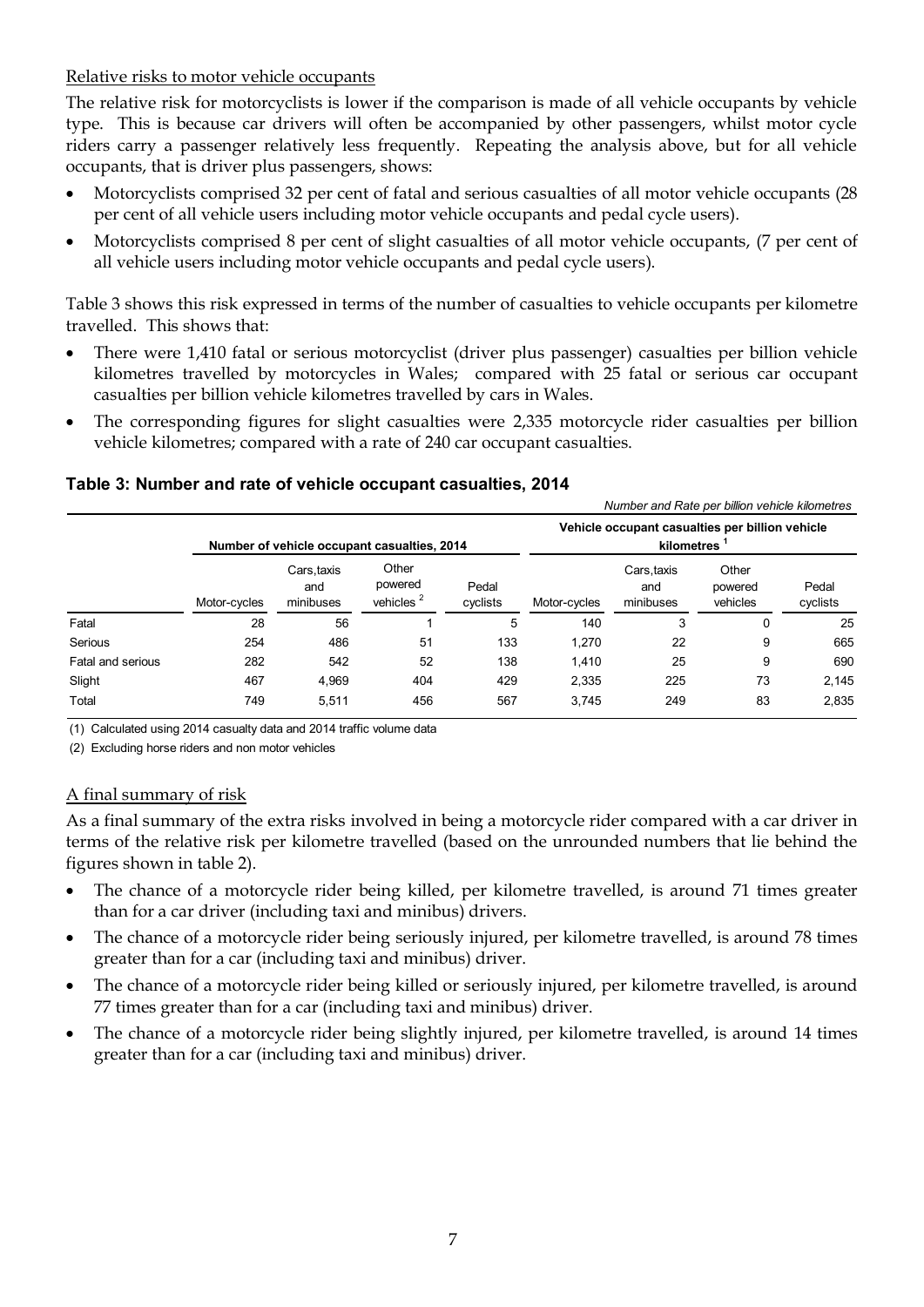## **Summary of motorcyclist casualties**

Chart 2 below summarises the data on motorcyclist casualties since 1979. The detailed figures can be found in table 4 on the following page.





In the early 1980s, motorcyclist casualty levels in Wales were four times higher than the most recent casualty levels. The overall number dropped by 74 per cent from 2,922 in 1980 to 749 in 2014. The number killed or seriously injured has also fallen from over 1,025 in 1979 to 282 in 2014.

A substantial minority of total motorcyclist casualties are killed or seriously injured. In 2014, 38 per cent of total motorcyclist casualties were killed or seriously injured (KSI); this can be compared with 14 per cent across all vehicle occupant casualties. This proportion is high in relation to other groups of vulnerable road user casualties; the corresponding figures for 2014 are that 27 per cent of total pedestrian casualties were KSI casualties and 24 per cent of pedal cyclist casualties were KSI casualties. The proportion of total motorcyclist casualties that are KSI has oscillated around a third of total casualties throughout the period 1980 to 2014, despite the sharp fall in the total level of motorcyclist road traffic casualties during the 1980s and early 1990s.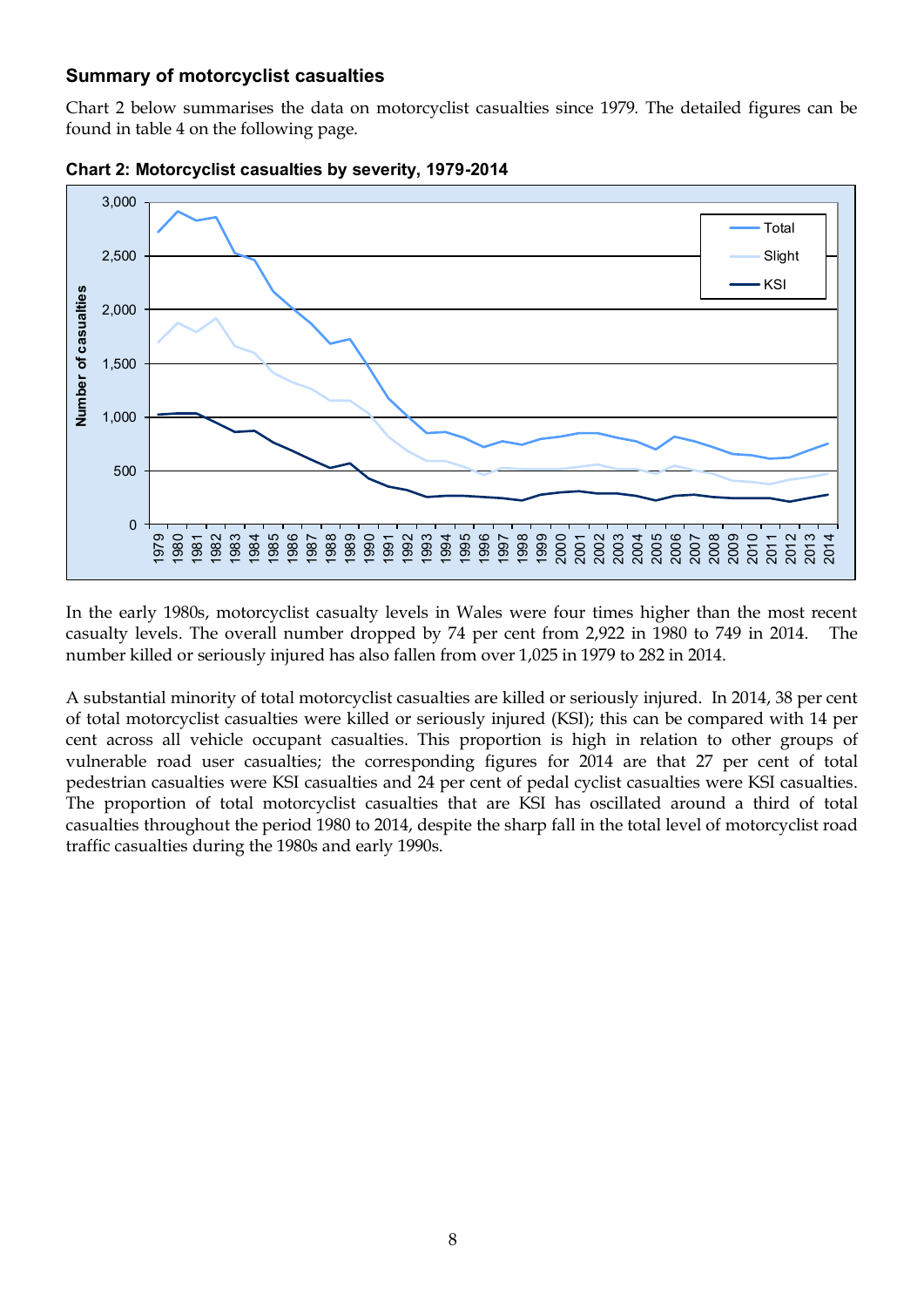# **Table 4: Summary of motorcyclist casualties, 1979-2014**

 *Number and percentage*

|      | Killed | Seriously<br><b>Injured</b> | Killed or<br>seriously<br>Injured (KSI) | Slightly Injured | All casualties | Percentage KSI |
|------|--------|-----------------------------|-----------------------------------------|------------------|----------------|----------------|
| 1979 | 56     | 969                         | 1,025                                   | 1,700            | 2,725          | 38             |
| 1980 | 57     | 983                         | 1,040                                   | 1,882            | 2,922          | 36             |
| 1981 | 45     | 991                         | 1,036                                   | 1,796            | 2,832          | 37             |
| 1982 | 43     | 906                         | 949                                     | 1,921            | 2,870          | 33             |
| 1983 | 43     | 823                         | 866                                     | 1,658            | 2,524          | 34<br>35       |
| 1984 | 45     | 825                         | 870                                     | 1,594            | 2,464          |                |
| 1985 | 37     | 728                         | 765                                     | 1,412            | 2,177          | 35             |
| 1986 | 22     | 666                         | 688                                     | 1,331            | 2,019          | 34<br>32       |
| 1987 | 36     | 565                         | 601                                     | 1,266            | 1,867          |                |
| 1988 | 41     | 487                         | 528                                     | 1,155            | 1,683          | 31             |
| 1989 | 28     | 544                         | 572                                     | 1,156            | 1,728          | 33             |
| 1990 | 23     | 409                         | 432                                     | 1,039            | 1,471          | 29             |
| 1991 | 19     | 330                         | 349                                     | 823              | 1,172          | 30             |
| 1992 | 30     | 291                         | 321                                     | 691              | 1,012          | 32             |
| 1993 | 18     | 239                         | 257                                     | 593              | 850            | 30             |
| 1994 | 30     | 235                         | 265                                     | 595              | 860            | 31             |
| 1995 | 26     | 245                         | 271                                     | 541              | 812            | 33             |
| 1996 | 19     | 239                         | 258                                     | 458              | 716            | 36<br>32       |
| 1997 | 35     | 213                         | 248                                     | 530              | 778            |                |
| 1998 | 32     | 193                         | 225                                     | 520              | 745            | 30<br>35       |
| 1999 | 30     | 244                         | 274                                     | 520              | 794            |                |
| 2000 | 28     | 271                         | 299                                     | 516              | 815            | 37             |
| 2001 | 36     | 274                         | 310                                     | 539              | 849            | 37             |
| 2002 | 27     | 260                         | 287                                     | 560              | 847            | 34             |
| 2003 | 42     | 249                         | 291                                     | 512              | 803            | 36             |
| 2004 | 39     | 228                         | 267                                     | 511              | 778            | 34             |
| 2005 | 22     | 201                         | 223                                     | 471              | 694            | 32             |
| 2006 | 38     | 227                         | 265                                     | 548              | 813            | 33             |
| 2007 | 42     | 233                         | 275                                     | 499              | 774            | 36             |
| 2008 | 24     | 231                         | 255                                     | 468              | 723            | 35             |
| 2009 | 28     | 213                         | 241                                     | 410              | 651            | 37             |
| 2010 | 25     | 222                         | 247                                     | 398              | 645            | 38             |
| 2011 | 24     | 218                         | 242                                     | 370              | 612            | 40             |
| 2012 | 26     | 187                         | 213                                     | 414              | 627            | 34             |
| 2013 | 17     | 229                         | 246                                     | 439              | 685            | 36             |
| 2014 | 28     | 254                         | 282                                     | 467              | 749            | 38             |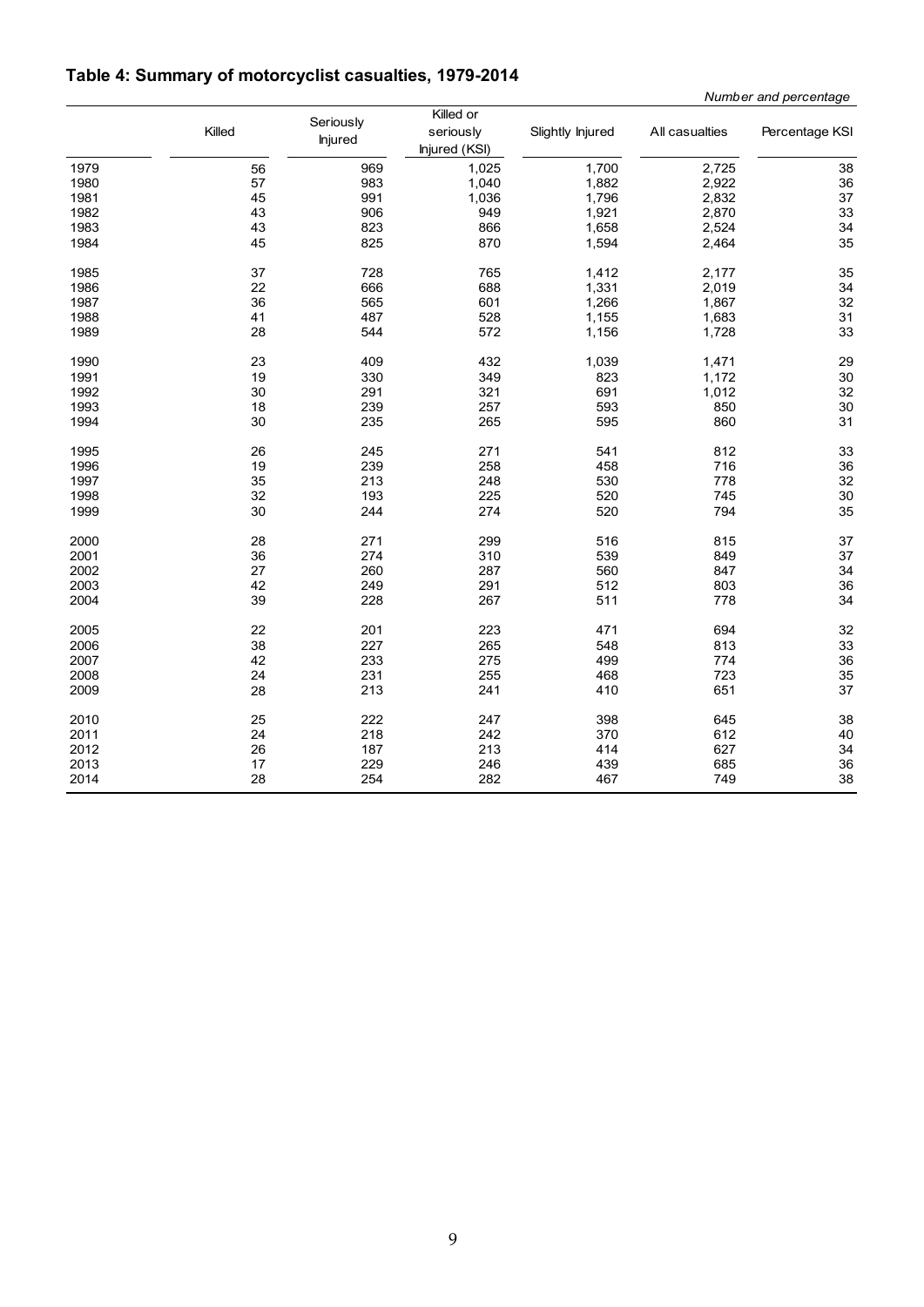## **What age and sex are the motorcyclist casualties?**

Chart 3 plots the killed and seriously injured (KSI), and slightly injured figures for both sexes. It clearly shows that the overwhelming majority (approximately 90 per cent each year) of motorcyclist casualties are male. Even the number of males killed or seriously injured exceeds the total for female casualties of all severities.





Table 5 below gives the breakdown by sex, from the 2004-08 baselines and from 2009 to 2014.

|                    |         |      |      |      |      |      | Number |
|--------------------|---------|------|------|------|------|------|--------|
|                    | 2004-08 |      |      |      |      |      |        |
|                    | average | 2009 | 2010 | 2011 | 2012 | 2013 | 2014   |
| KSI:               |         |      |      |      |      |      |        |
| Male               | 236     | 220  | 224  | 218  | 200  | 226  | 249    |
| Female             | 21      | 21   | 23   | 24   | 13   | 20   | 33     |
| Total KSI (a)      | 257     | 241  | 247  | 242  | 213  | 246  | 282    |
| Slight:            |         |      |      |      |      |      |        |
| Male               | 442     | 360  | 347  | 334  | 371  | 387  | 416    |
| Female             | 57      | 50   | 51   | 36   | 43   | 52   | 51     |
| Total Slight (a)   | 499     | 410  | 398  | 370  | 414  | 439  | 467    |
| All severities:    |         |      |      |      |      |      |        |
| Male               | 678     | 580  | 571  | 552  | 571  | 613  | 665    |
| Female             | 78      | 71   | 74   | 60   | 56   | 72   | 84     |
| All casualties (a) | 756     | 651  | 645  | 612  | 627  | 685  | 749    |

|  | Table 5: Motorcyclist casualties, by severity and sex |  |  |
|--|-------------------------------------------------------|--|--|
|--|-------------------------------------------------------|--|--|

(a) Includes casualties of unknow n sex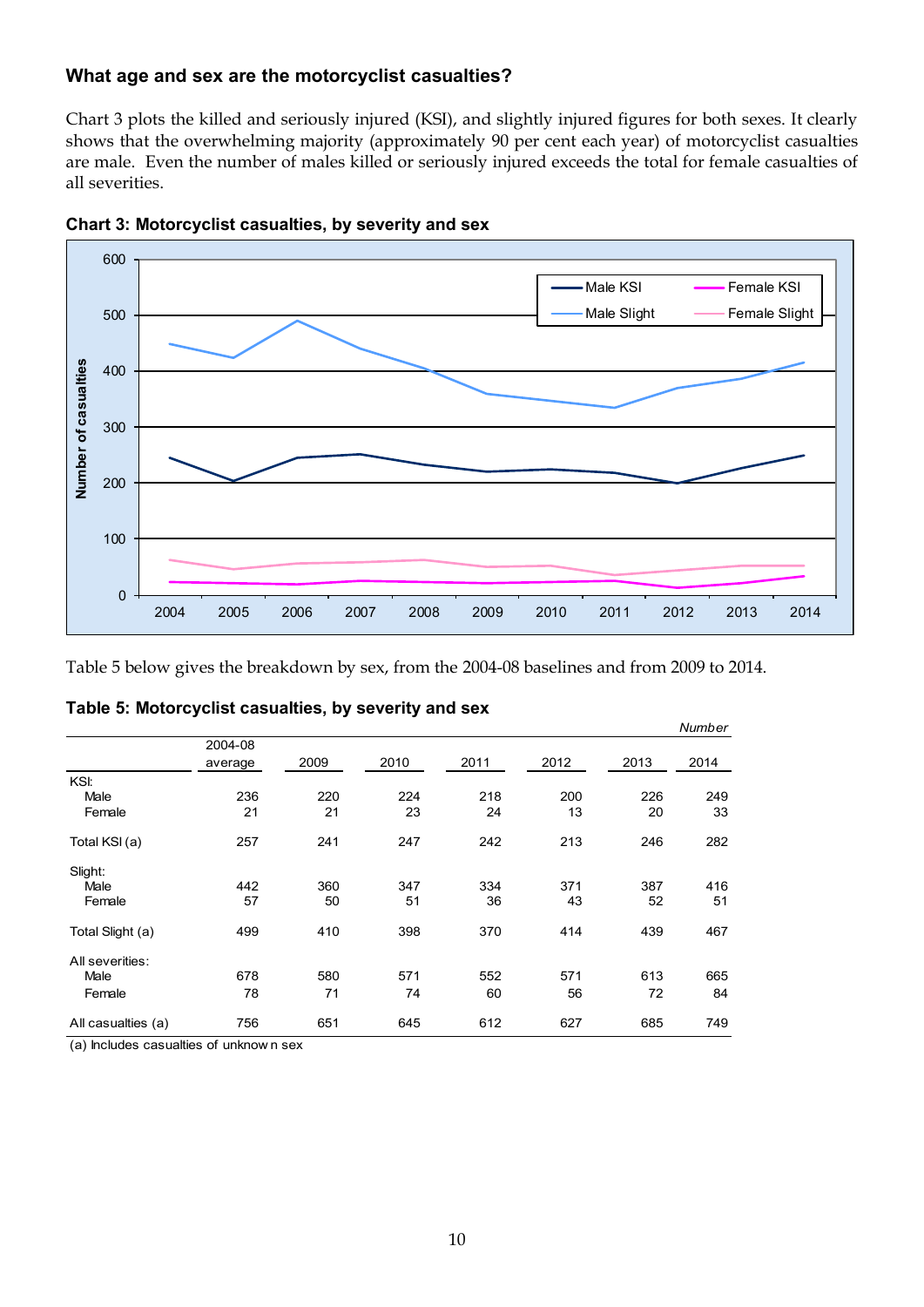Chart 4 shows that the total number of motorcyclist casualties aged under 30 fell dramatically from 2,388 in 1979 to 336 in 2014. In contrast, casualties aged 30 and over averaged 344 per year from 1979 to 1996, they then rose, with the average for each year between 1997 and 2014 standing at 418. Therefore since the late 1990s, the broad age range of motorcyclist casualties has altered, with the numbers aged 30 and over exceeding those aged under 30 and remaining in the majority to the present time.





Chart 5 looks in more detail at recent trends in total motorcyclist casualties aged 30 and over by showing casualties for narrower age groups. The number of casualties in the 30-39 age group decreased from a 2004-08 average of 169 to 108 in 2014.

Other than the 40-49 age group the older age groups have tended to increase throughout the same period. The 40-49 age group decreased from an average of 157 in 2004-08 to 109 in 2014; the 50-59 age group, from an average of 75 in 2004-08 to 136 in 2014; and the 60 and over age group, from an average of 33 in 2004-08 to a peak of 57 in 2014.



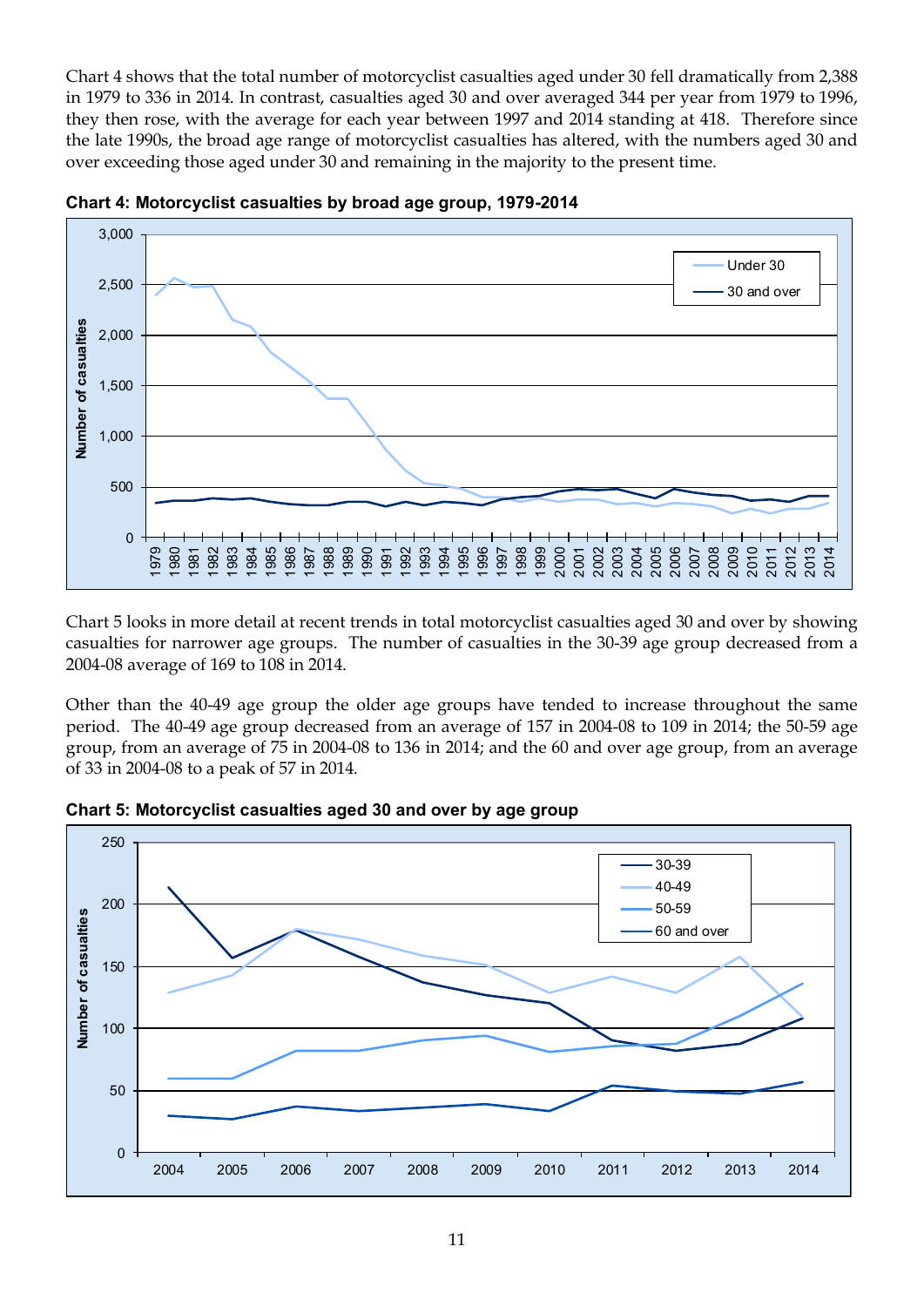Table 6 shows of all motorcycle casualties the 2004-08 average was 43 per cent of those aged under 30 and 57 per cent for those aged 30 and over, whereas by 2014 they had changed to 45 per cent and 55 per cent respectively.

|                    |         |      |                |                |                         | Number         |                |
|--------------------|---------|------|----------------|----------------|-------------------------|----------------|----------------|
|                    | 2004-08 |      |                |                |                         |                |                |
|                    | average | 2009 | 2010           | 2011           | 2012                    | 2013           | 2014           |
| KSI:               |         |      |                |                |                         |                |                |
| $0 - 15$           | 4       | 4    | $\mathbf{1}$   | $\overline{c}$ | 1                       | 1              | $\overline{2}$ |
| $16 - 19$          | 30      | 23   | 35             | 34             | 26                      | 22             | 32             |
| $20 - 24$          | 31      | 23   | 32             | 23             | 27                      | 42             | 34             |
| $25 - 29$          | 25      | 20   | 22             | 22             | 13                      | 17             | 39             |
| 30-39              | 60      | 51   | 52             | 35             | 31                      | 39             | 47             |
| 40-49              | 64      | 65   | 53             | 64             | 48                      | 69             | 49             |
| 50-59              | 31      | 39   | 34             | 40             | 43                      | 40             | 60             |
| 60 and over        | 12      | 16   | 18             | 22             | 24                      | 16             | 19             |
| Total KSI (a)      | 257     | 241  | 247            | 242            | 213                     | 246            | 282            |
| Slight:            |         |      |                |                |                         |                |                |
| $0 - 15$           | 9       | 6    | $\overline{c}$ | 0              | $\overline{\mathbf{c}}$ | 1              | 0              |
| $16 - 19$          | 116     | 98   | 99             | 89             | 95                      | 86             | 94             |
| $20 - 24$          | 61      | 30   | 54             | 47             | 74                      | 67             | 84             |
| 25-29              | 47      | 36   | 37             | 22             | 41                      | 42             | 51             |
| 30-39              | 109     | 76   | 68             | 55             | 51                      | 49             | 61             |
| 40-49              | 93      | 86   | 76             | 78             | 81                      | 89             | 60             |
| 50-59              | 44      | 55   | 47             | 46             | 45                      | 70             | 76             |
| 60 and over        | 20      | 23   | 15             | 32             | 25                      | 31             | 38             |
| Total Slight (a)   | 499     | 410  | 398            | 370            | 414                     | 435            | 467            |
| All severities:    |         |      |                |                |                         |                |                |
| $0 - 15$           | 13      | 10   | 3              | $\overline{c}$ | 3                       | $\overline{c}$ | $\overline{c}$ |
| $16 - 19$          | 146     | 121  | 134            | 123            | 121                     | 108            | 126            |
| $20 - 24$          | 92      | 53   | 86             | 70             | 101                     | 109            | 118            |
| 25-29              | 72      | 56   | 59             | 44             | 54                      | 59             | 90             |
| 30-39              | 169     | 127  | 120            | 90             | 82                      | 88             | 108            |
| 40-49              | 157     | 151  | 129            | 142            | 129                     | 158            | 109            |
| 50-59              | 75      | 94   | 81             | 86             | 88                      | 110            | 136            |
| 60 and over        | 33      | 39   | 33             | 54             | 49                      | 47             | 57             |
| All casualties (a) | 756     | 651  | 645            | 612            | 627                     | 685            | 749            |

### **Table 6: Motorcyclist casualties, by severity and age group**

(a) Totals include casualties of unknow n ages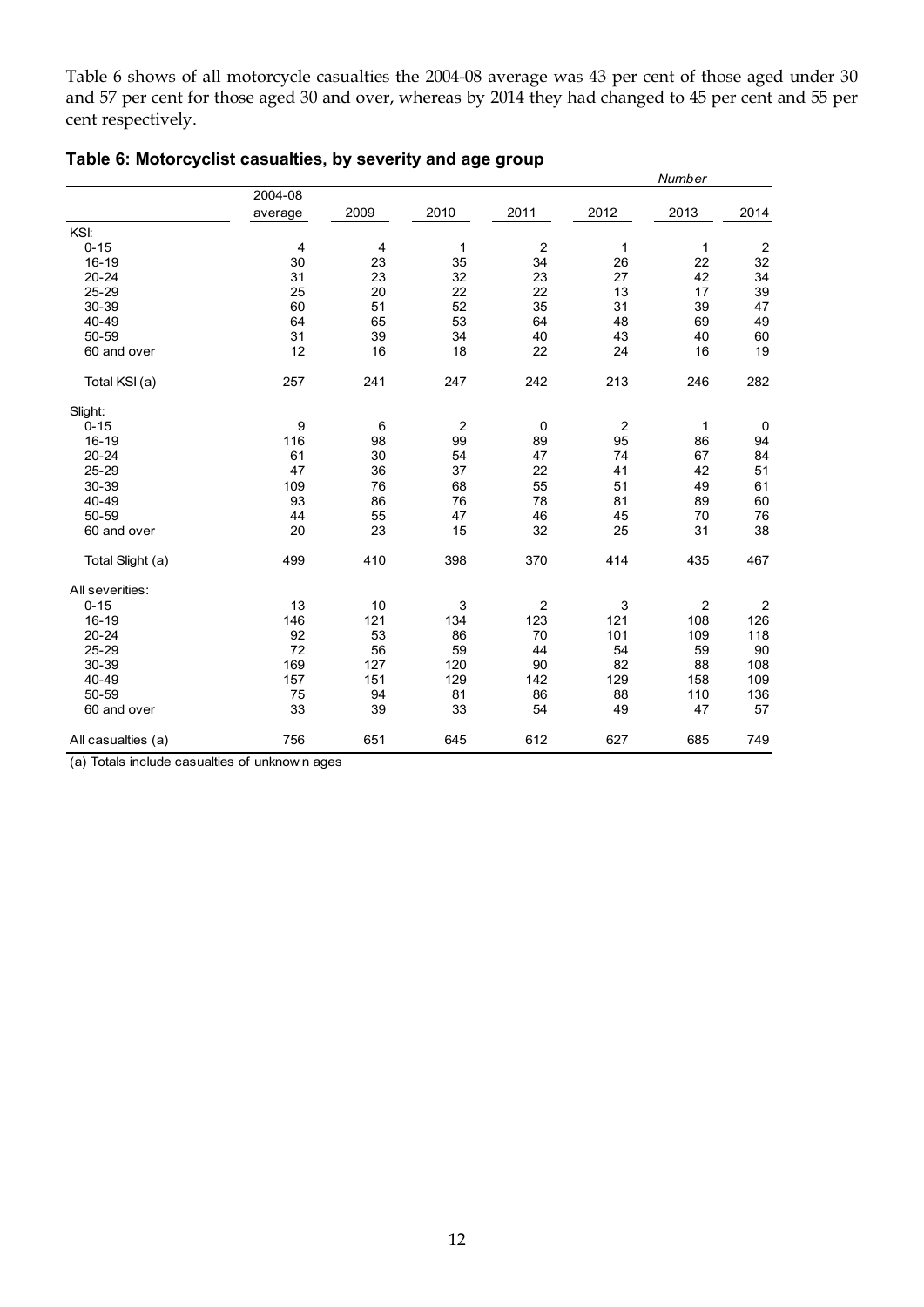## **What type of motorcycle was the casualty riding when the accident occurred?**

Chart 6 and the supporting data in table 7 below, show the engine size of the motorcycle the different age groups were riding at the time of their accidents in 2014.

Motorcycle rider casualties aged under 30 tended to have been riding the less powerful machines, with engine size up to 500cc. These machines accounted for 75 per cent of all casualties in that age group.

Conversely, riders aged 30 and over were more likely to become casualties whilst riding the most powerful machines. However, in 2014 this had fallen slightly to 61 per cent compared with 68 per cent in 2013



#### **Chart 6: Motorcyclist casualties by engine size of vehicle and severity, 2014**

.

## **Table 7: Motorcyclist casualties, by broad age band and by engine size of vehicle, 2014**

|                 |                |               |            |            |             | Number |
|-----------------|----------------|---------------|------------|------------|-------------|--------|
|                 |                |               | Over 125cc |            | Unknow n    |        |
|                 | 50cc and Under | Over 50cc and | and up to  |            | cc/electric |        |
|                 | average        | up to 125cc   | 500cc      | Over 500cc | motorcycle  | Total  |
| KSI:            |                |               |            |            |             |        |
| Aged Under 30   | 10             | 43            | 13         | 35         | 6           | 107    |
| Aged 30 or over | 3              | 28            | 21         | 120        | 3           | 175    |
| Total (a)       | 13             | 71            | 34         | 155        | 9           | 282    |
| Slight:         |                |               |            |            |             |        |
| Aged Under 30   | 43             | 113           | 29         | 40         | 4           | 229    |
| Aged 30 or over | 12             | 48            | 39         | 131        | 5           | 235    |
| Total (a)       | 55             | 161           | 68         | 173        | 10          | 467    |
| All severities: |                |               |            |            |             |        |
| Aged Under 30   | 53             | 156           | 42         | 75         | 10          | 336    |
| Aged 30 or over | 15             | 76            | 60         | 251        | 8           | 410    |
| Total (a)       | 68             | 232           | 102        | 328        | 19          | 749    |

(a) Totals may include casualties of unknow n ages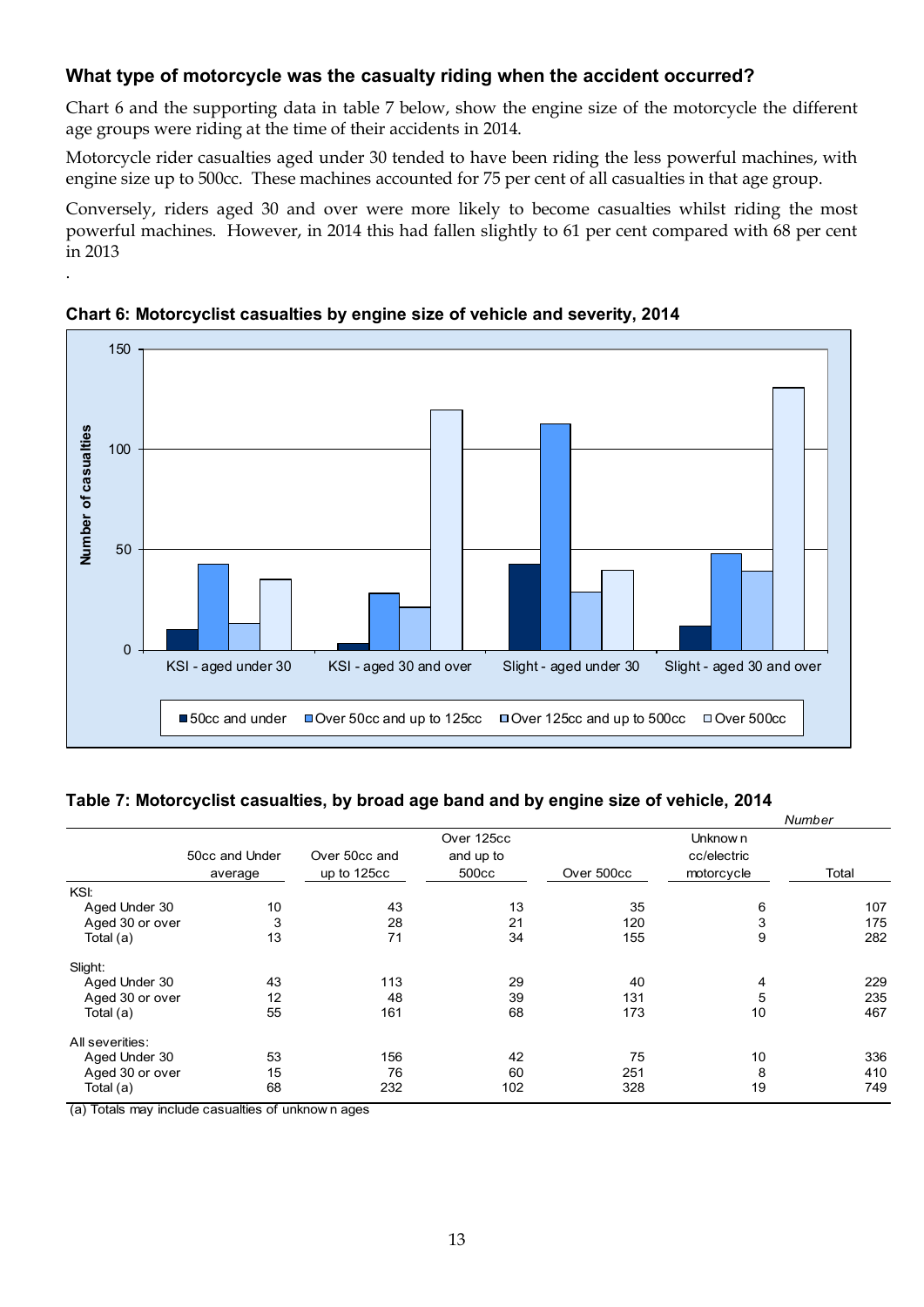## **When are casualties most likely to occur?**

Chart 7 plots the motorcyclist casualties by the time of year when they occurred, concentrating on the 2004-08 average and the latest available figures, 2014. The figures for the whole of the period are given in table 8.

The greatest number of motorcyclist casualties occurred in the third quarter, July-September (an average of 32 per cent over the years shown in table 8). The second quarter, April-June also experienced a high number of casualties (an average of 31 per cent over the years shown in table 8).

The smallest number occurred at the start of the year, January-March (an average of 19 per cent) with the fourth quarter, October-December, experiencing an average of 17 per cent.

Chart 7a gives a comparison with car user casualties for 2014. This shows that car user casualty figures varied little throughout the year, contrasting markedly with the seasonal variation in the motorcyclist casualties.

### **Chart 7: Motorcycle casualties, by time of year**



## **Table 8: Motorcyclist casualties, by quarter**

|                  | 2004-08 |      |      |      |      |      | .    |
|------------------|---------|------|------|------|------|------|------|
|                  | average | 2009 | 2010 | 2011 | 2012 | 2013 | 2014 |
| January-March    | 130     | 102  | 94   | 106  | 128  | 110  | 147  |
| April-June       | 229     | 205  | 246  | 194  | 176  | 196  | 234  |
| July-September   | 244     | 218  | 190  | 178  | 204  | 251  | 238  |
| October-December | 154     | 126  | 115  | 134  | 119  | 128  | 130  |
| Total            | 756     | 651  | 645  | 612  | 627  | 685  | 749  |

#### **Chart 7a: Comparison of car user and motorcyclist casualties, by time of year, 2014**



*Number*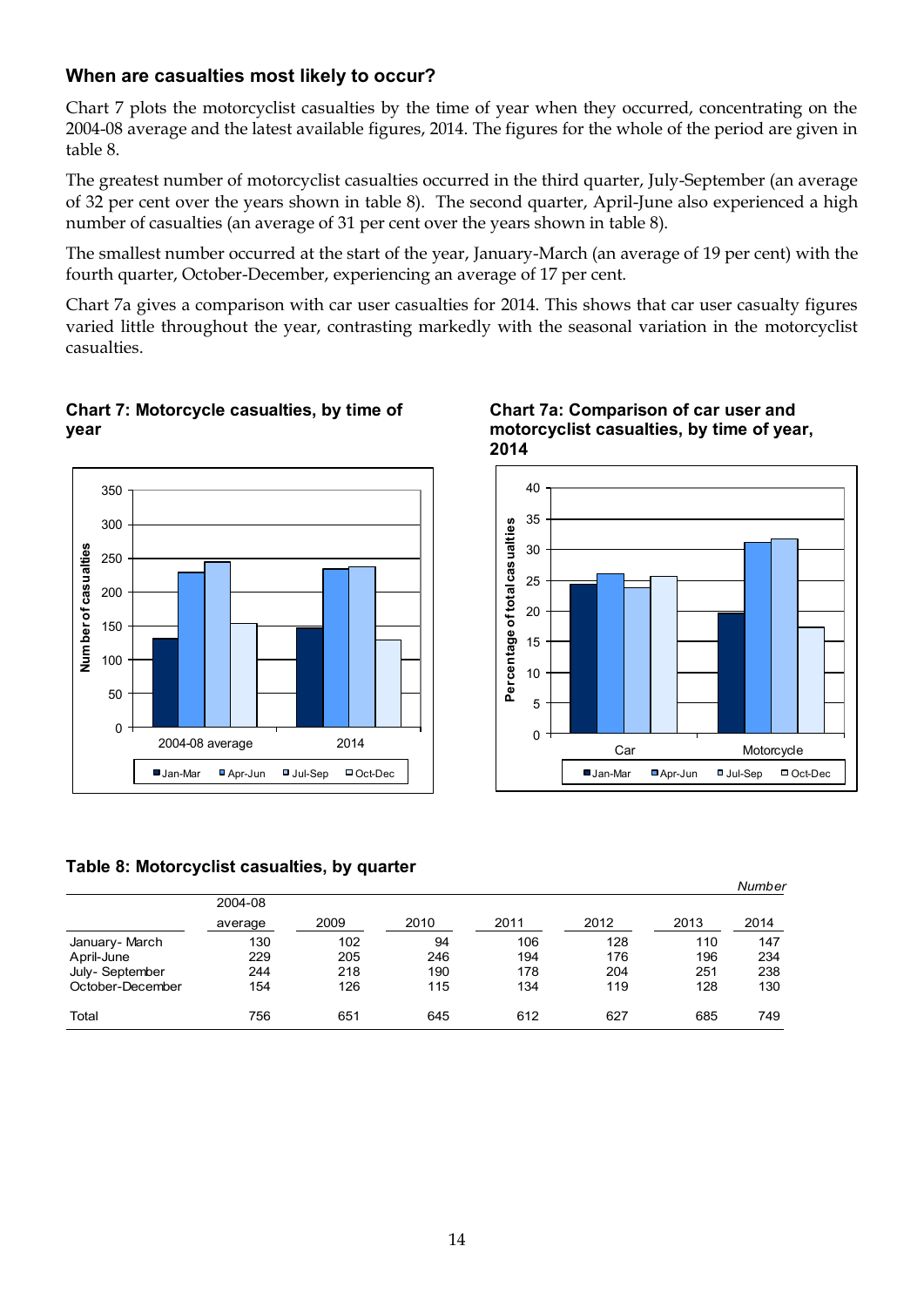Chart 8 shows the motorcyclist casualties by the day of the week they occurred. The supporting figures are in table 9 below.

Motorcycle casualties were higher in 2014 on a Sunday (21 per cent) with Thursday having the lowest casualty figures for the first time in the time series.

Chart 8a gives a comparison with car user casualties for 2014. Saturday experienced around 16 per cent of the total for car user casualties. In contrast with the motorcycle casualties, car casualties were lowest on Sundays.

#### **Chart 8: Motorcyclist casualties, by day of the week**







*Number*

#### **Table 9: Motorcyclist casualties, by day of the week**

|           |         |      |      |      |      | ,,,,,,,,,, |      |
|-----------|---------|------|------|------|------|------------|------|
|           | 2004-08 |      |      |      |      |            |      |
|           | average | 2009 | 2010 | 2011 | 2012 | 2013       | 2014 |
| Monday    | 91      | 81   | 88   | 79   | 67   | 90         | 89   |
| Tuesday   | 90      | 79   | 72   | 55   | 78   | 103        | 97   |
| Wednesday | 95      | 78   | 83   | 85   | 73   | 96         | 113  |
| Thursday  | 97      | 86   | 87   | 88   | 69   | 99         | 85   |
| Friday    | 108     | 75   | 86   | 77   | 91   | 95         | 104  |
| Saturday  | 131     | 116  | 104  | 103  | 127  | 87         | 106  |
| Sunday    | 145     | 136  | 125  | 125  | 122  | 115        | 155  |
| Total     | 756     | 651  | 645  | 612  | 627  | 685        | 749  |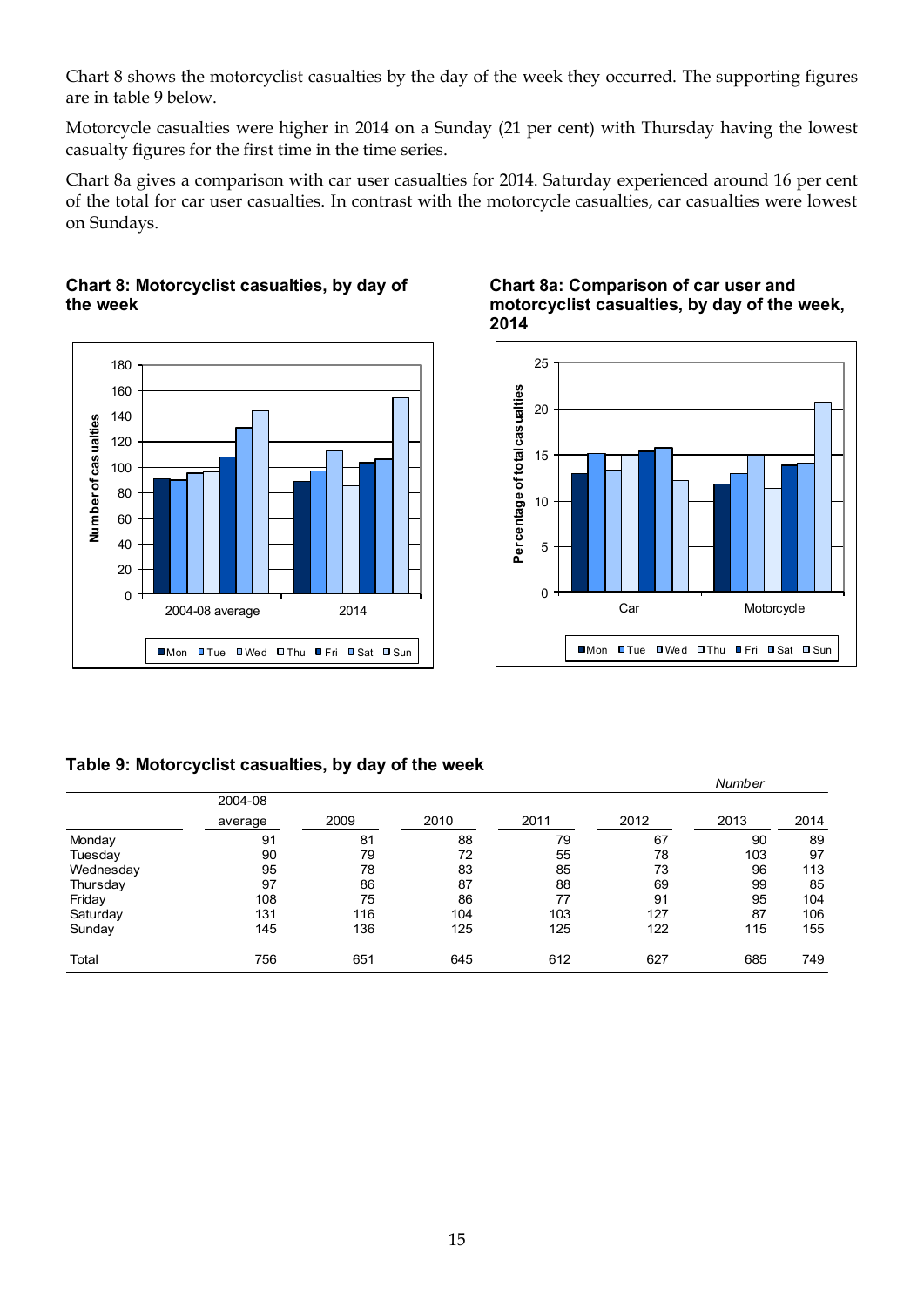## **Under what light and weather conditions are casualties most likely to occur in a road accident?**

Chart 9 and the supporting data in table 10, below, shows the light conditions at the time casualties occurred.

It is clear that most motorcycle casualties (83 per cent over the period from 2009 to 2014) occurred in daylight, with very little annual variation in this throughout this period.

Chart 9a shows car user casualties for comparison with motorcyclist casualties during 2014. The majority of car user casualties also resulted from accidents that occurred in daylight; this proportion was lower than that for motorcyclist casualties, with 72 per cent of car user casualties compared to 85 per cent for motorcyclist casualties in 2014.



### **Chart 9: Motorcyclist casualties, by light condition**





#### **Table 10: Motorcyclist casualties, by light condition**

|          |         |      |      |      |      |      | Number |
|----------|---------|------|------|------|------|------|--------|
|          | 2004-08 |      |      |      |      |      |        |
|          | average | 2009 | 2010 | 2011 | 2012 | 2013 | 2014   |
| Daylight | 618     | 546  | 542  | 511  | 523  | 551  | 638    |
| Darkness | 138     | 105  | 103  | 101  | 104  | 134  | 111    |
| Total    | 756     | 651  | 645  | 612  | 627  | 685  | 749    |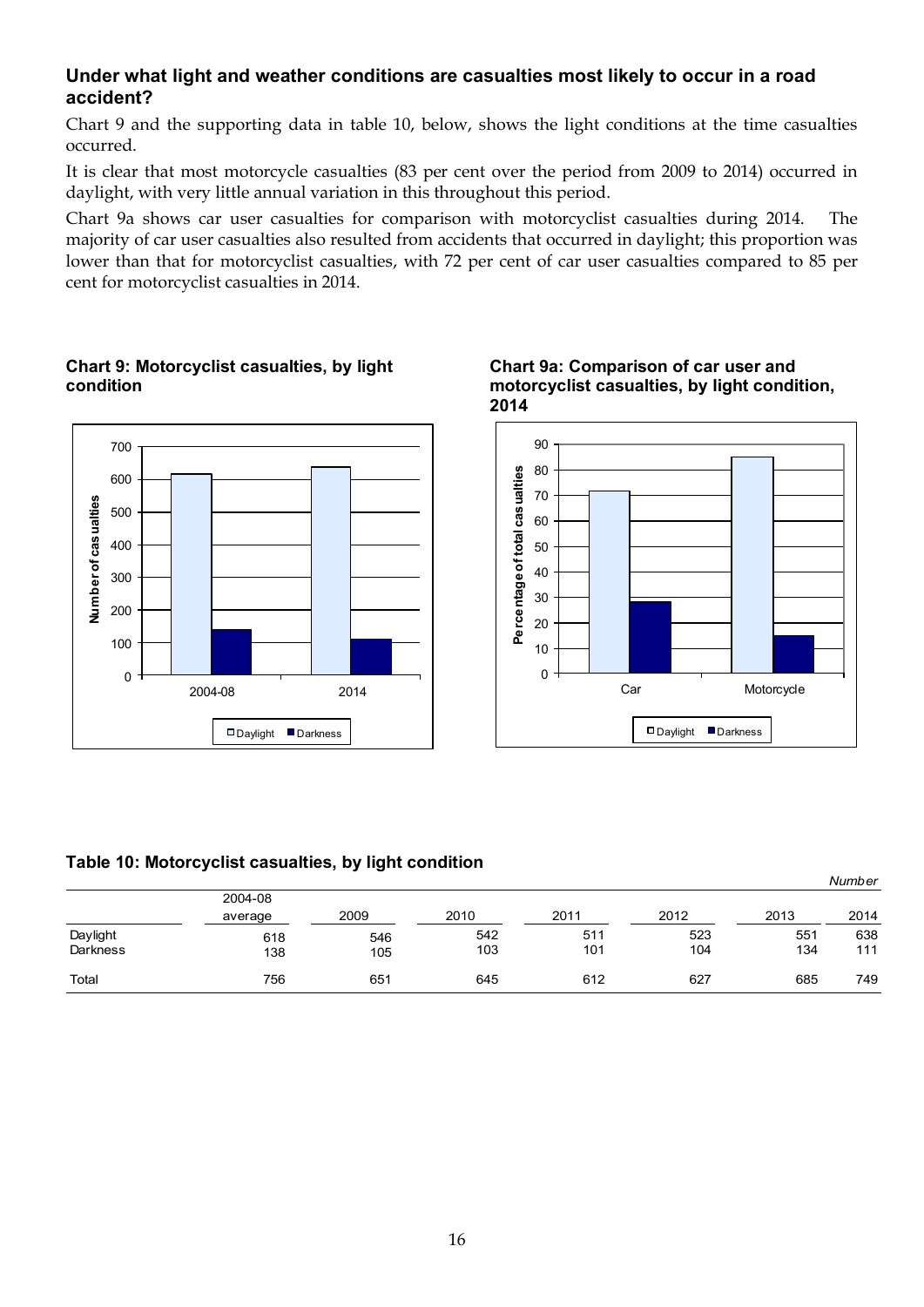Chart 10 and the supporting data in table 11, below, shows weather conditions at the time casualties occurred.

Most motorcyclist casualties occur in fine weather: Over the whole period from 2009 to 2014, 86 per cent of motorcyclist casualties resulted from accidents when weather conditions were recorded as 'Fine'. The 'all other' weather conditions in chart 10 include accidents when conditions were recorded as 'not known'.

Comparing the car user casualties with motorcyclist casualties in 2014, Chart 10a shows that the majority of car user casualties also occurred in fine weather. The percentage for car user casualties was; however, lower at 76 per cent compared with 86 per cent for motorcyclists.

## **Chart 10: Motorcyclist casualties, by weather condition**







#### **Table 11: Motorcyclist casualties, by weather condition**

|                |         |      |      |      |      |      | Number |
|----------------|---------|------|------|------|------|------|--------|
|                | 2004-08 |      |      |      |      |      |        |
|                | average | 2009 | 2010 | 2011 | 2012 | 2013 | 2014   |
| Fine           | 629     | 538  | 570  | 534  | 529  | 588  | 642    |
| Rain           | 77      | 82   | 47   | 61   | 75   | 84   | 98     |
| Snow           |         |      | 4    | 0    | 0    | 6    | 0      |
| Fog/mist       | 3       | 0    | 2    | 0    | 2    | 6    | 5      |
| Other          | 18      | 11   | 10   | 6    | 13   | 0    | 0      |
| <b>Unknown</b> | 28      | 19   | 12   | 11   | 8    |      | 4      |
| Total          | 756     | 651  | 645  | 612  | 627  | 685  | 749    |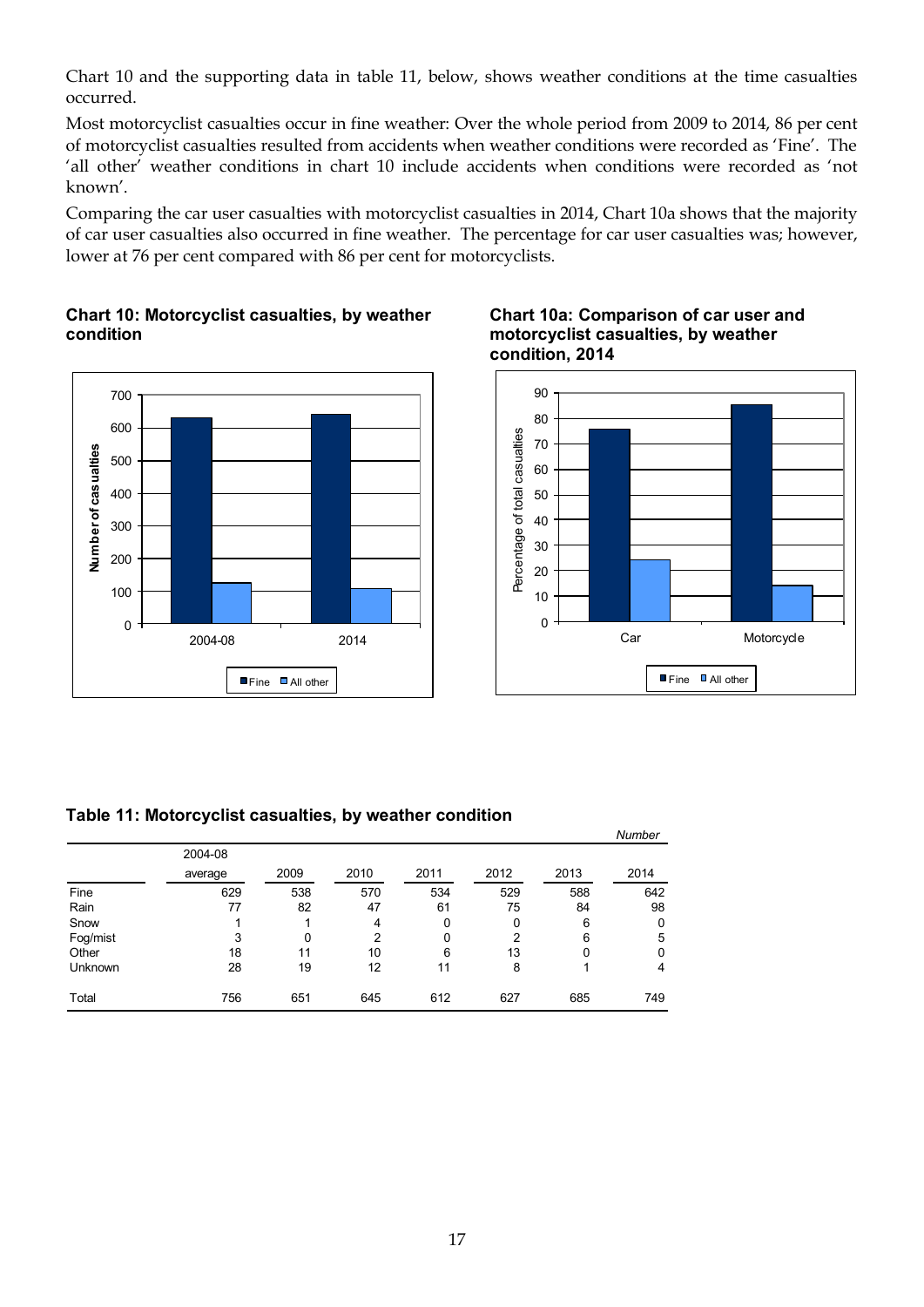## **Where on the road are casualties most likely to occur?**

Chart 11 shows whether or not motorcyclist casualties resulted from an accident that occurred at a junction, for the 2004-08 baseline and 2014.

Most casualties come from junction accidents: Over the period from 2009 to 2014, 57 per cent of motorcyclist casualties resulted from accidents taking place at junctions. The most common type of junction where casualties happen is at T-Junctions with 47 per cent of total motorcyclist casualties occurring at junctions over this time period, followed by roundabouts with 19 per cent of casualties.

The separate junction categories and the full range of years are shown in table 12.

Chart 11a compares the 2014 car user casualties with the motorcyclist casualties. The figures show that, compared with car user casualties, a greater proportion of motorcyclist casualties resulted from accidents taking place at a junction. In 2014, 57 per cent of motorcycle casualties resulted from accidents taking place at junctions compared to 50 per cent of car user casualties.



#### **Chart 11: Motorcyclist casualties, by whether or not the accident was at a junction**





#### **Table 12: Motorcyclist casualties, by junction type**

|                   |         |      |      |      |      |      | Number |
|-------------------|---------|------|------|------|------|------|--------|
|                   | 2004-08 |      |      |      |      |      |        |
|                   | average | 2009 | 2010 | 2011 | 2012 | 2013 | 2014   |
| Not at junction   | 338     | 261  | 271  | 255  | 271  | 322  | 322    |
| Roundabout        | 73      | 76   | 75   | 56   | 66   | 77   | 92     |
| Mini roundabout   | 3       | 5    | 4    | 2    |      | 2    | 6      |
| T junction        | 202     | 194  | 162  | 184  | 177  | 175  | 182    |
| Slip road         | 9       | 12   | 6    | 3    | 11   | 8    | 8      |
| Crossroad         | 38      | 28   | 30   | 25   | 27   | 33   | 34     |
| Multiple junction | 9       | 14   | 14   | 5    | 8    | 9    | 9      |
| Private drive     | 35      | 24   | 37   | 34   | 25   | 32   | 52     |
| Other junction    | 49      | 37   | 46   | 48   | 39   | 27   | 44     |
| Total             | 756     | 651  | 645  | 612  | 627  | 685  | 749    |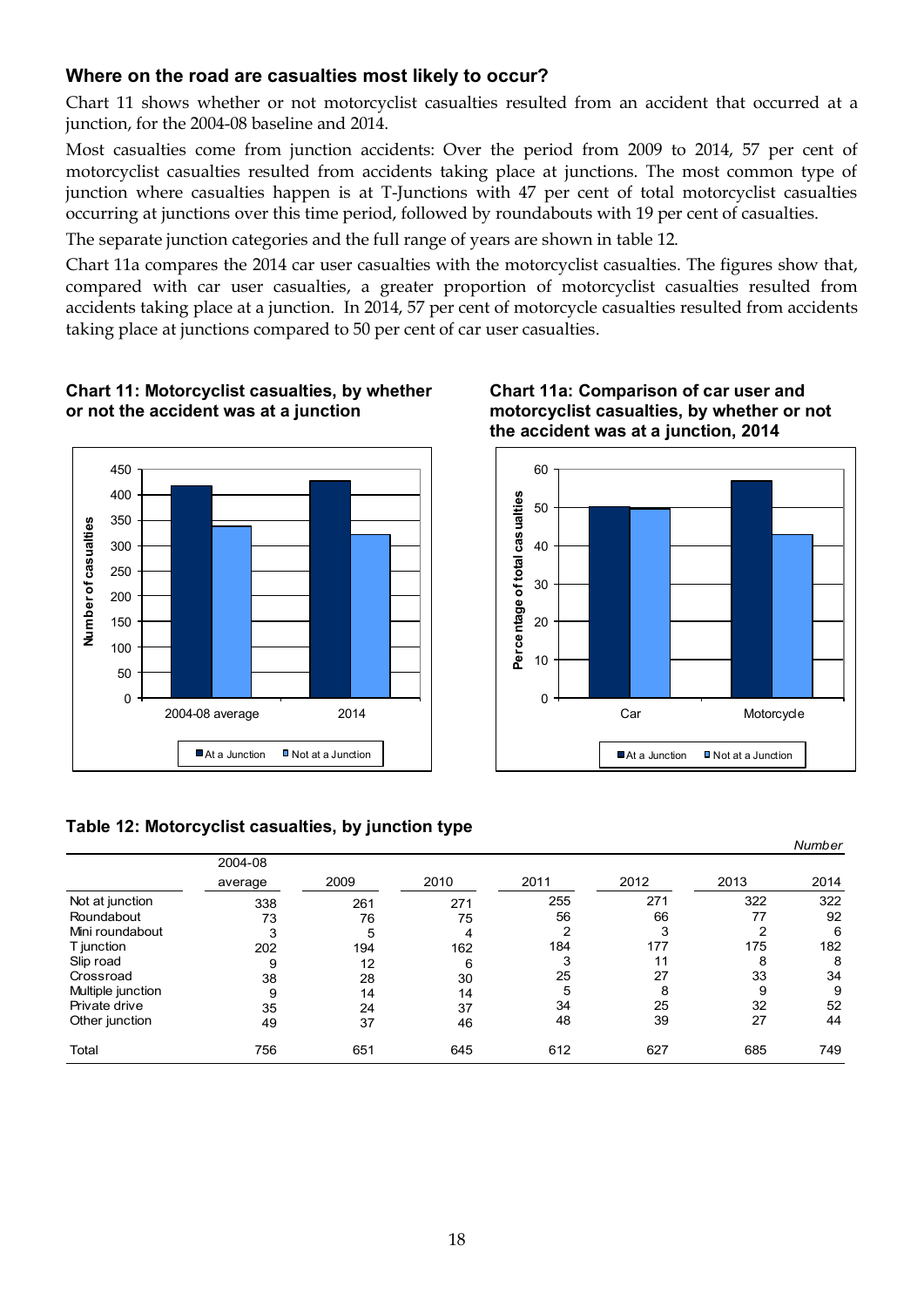# **Where in Wales did the motorcyclist casualties occur?**

Chart 12 and table 13 below show that Powys and Swansea had the highest number of motorcyclist casualties in 2014 – 67 casualties for each authority accounting for around 9 per cent of the Wales total.

Of the six local authorities experiencing the highest number of motorcycle casualties, three, Swansea, Cardiff and Flintshire are considered to be urban areas and between them they accounted for around 24 per cent of motorcyclist casualties. The other three, Powys, Carmarthenshire and Conwy, which are rural areas also accounted for 24 per cent of the total.

There were 328 casualties that were riding motorcycles in the 'Over 500cc' category, 44 per cent of the Wales total in 2014. In some local authority areas a higher proportion of motorcyclist casualties were riding motorcycles with larger engine sizes at the time of their accident. The proportion of casualties riding machines in the 'Over 500cc' category was highest in Powys 73.1 per cent, Gwynedd 68.3 per cent and Ceredigion 60.9 per cent of all casualties.



### **Chart 12: Motorcyclist casualties by local authority, 2014**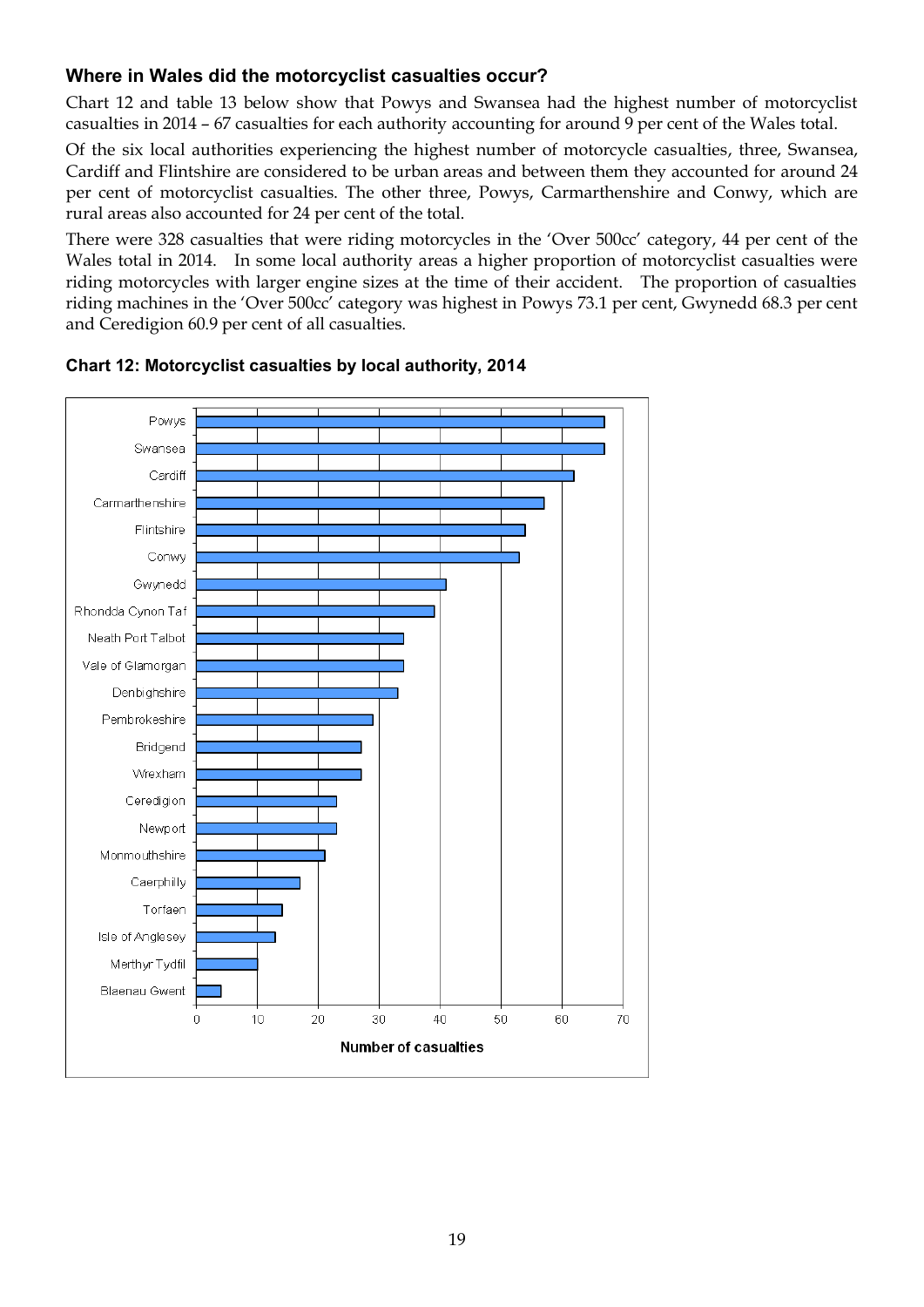#### **Table 13: Number of motorcyclist casualties, by engine size of motorcycle and by local authority, 2014**  *Number and percentage*

|                      |                   |                                    |                                     |               |                                       | Number and percentage |                                 |
|----------------------|-------------------|------------------------------------|-------------------------------------|---------------|---------------------------------------|-----------------------|---------------------------------|
|                      | 50cc and<br>under | Over<br>50cc and<br>up to<br>125cc | Over<br>125cc<br>and up to<br>500cc | Over<br>500cc | Unknow n<br>cc/electric<br>motorcycle | Total                 | Percentage<br>of Wales<br>total |
| Isle of Anglesey     | 0                 | 5                                  | 3                                   | 5             | 0                                     | 13                    | $\overline{2}$                  |
| Gw ynedd             | $\overline{c}$    | 5                                  | 5                                   | 28            |                                       | 41                    | 5                               |
| Conw y               | 2                 | 24                                 | 6                                   | 21            | 0                                     | 53                    | $\overline{7}$                  |
| Denbighshire         |                   | 10                                 | 4                                   | 17            |                                       | 33                    | 4                               |
| Flintshire           |                   | 14                                 | 10                                  | 25            |                                       | 54                    | $\overline{7}$                  |
| Wrexham              |                   | 9                                  | 4                                   | 11            | $\overline{c}$                        | 27                    | 4                               |
| Pow ys               | 2                 | 11                                 | 5                                   | 49            | 0                                     | 67                    | 9                               |
| Ceredigion           |                   | 7                                  |                                     | 14            | 0                                     | 23                    | 3                               |
| Pembrokeshire        |                   | $\overline{7}$                     | 5                                   | 16            | 0                                     | 29                    | 4                               |
| Carmarthenshire      | 6                 | 23                                 | 4                                   | 24            | $\Omega$                              | 57                    | 8                               |
| Sw ansea             | 12                | 21                                 | 10                                  | 21            | 3                                     | 67                    | 9                               |
| Neath Port Talbot    | 5                 | 12                                 | 3                                   | 13            |                                       | 34                    | 5                               |
| Bridgend             | 3                 | 8                                  | 6                                   | 9             |                                       | 27                    | 4                               |
| Vale of Glamorgan    | 3                 | 13                                 |                                     | 11            | 0                                     | 34                    | 5                               |
| Cardiff              | 8                 | 28                                 |                                     | 18            |                                       | 62                    | 8                               |
| Rhondda Cynon Taf    | 7                 | 11                                 | 6                                   | 15            | 0                                     | 39                    | 5                               |
| Merthyr Tydfil       |                   |                                    | 3                                   | 5             | $\mathbf 0$                           | 10                    | 1                               |
| Caerphilly           |                   | 9                                  |                                     | 3             | 3                                     | 17                    | $\boldsymbol{2}$                |
| <b>Blaenau Gwent</b> | 0                 | 2                                  |                                     | $\mathbf 0$   |                                       | 4                     | $\mathbf{1}$                    |
| Torfaen              |                   | 2                                  | 4                                   | 4             |                                       | 14                    |                                 |
| Monmouthshire        |                   | 3                                  | 5                                   | 10            | 2                                     | 21                    | $\frac{2}{3}$                   |
| New port             | Δ                 | $\overline{7}$                     | $\overline{2}$                      | 9             | 1                                     | 23                    | 3                               |
| Wales                | 68                | 232                                | 102                                 | 328           | 19                                    | 749                   | 100                             |

Chart 13 shows the relative incidence of motorcyclist casualties and car user casualties in each local authority area across Wales during 2014. It shows the proportion of the total casualties for Wales that took place in each individual local authority area (the total for motorcyclist casualties for all the local authorities summed comes to 100 per cent; this is also true of the car user casualties).

The local authority with the highest proportion of motorcycle casualties in Wales was Swansea and Powys (9 per cent) this is put into context when you consider that Swansea and Powys accounted for 7.0 per cent and 7.7 per cent of Welsh car user casualties.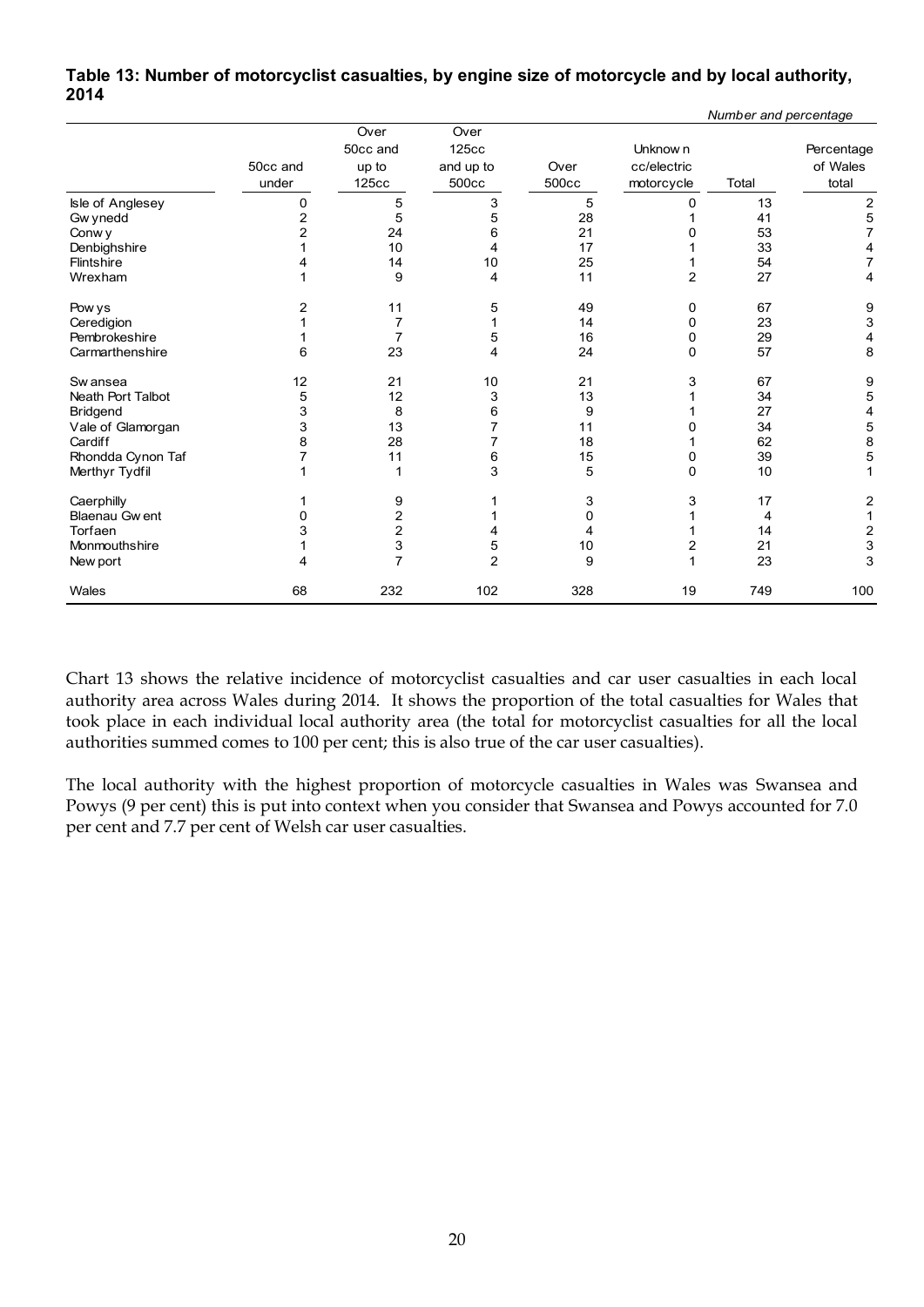

## **Chart 13: Comparison of car and motorcyclist casualties, by local authority, 2014**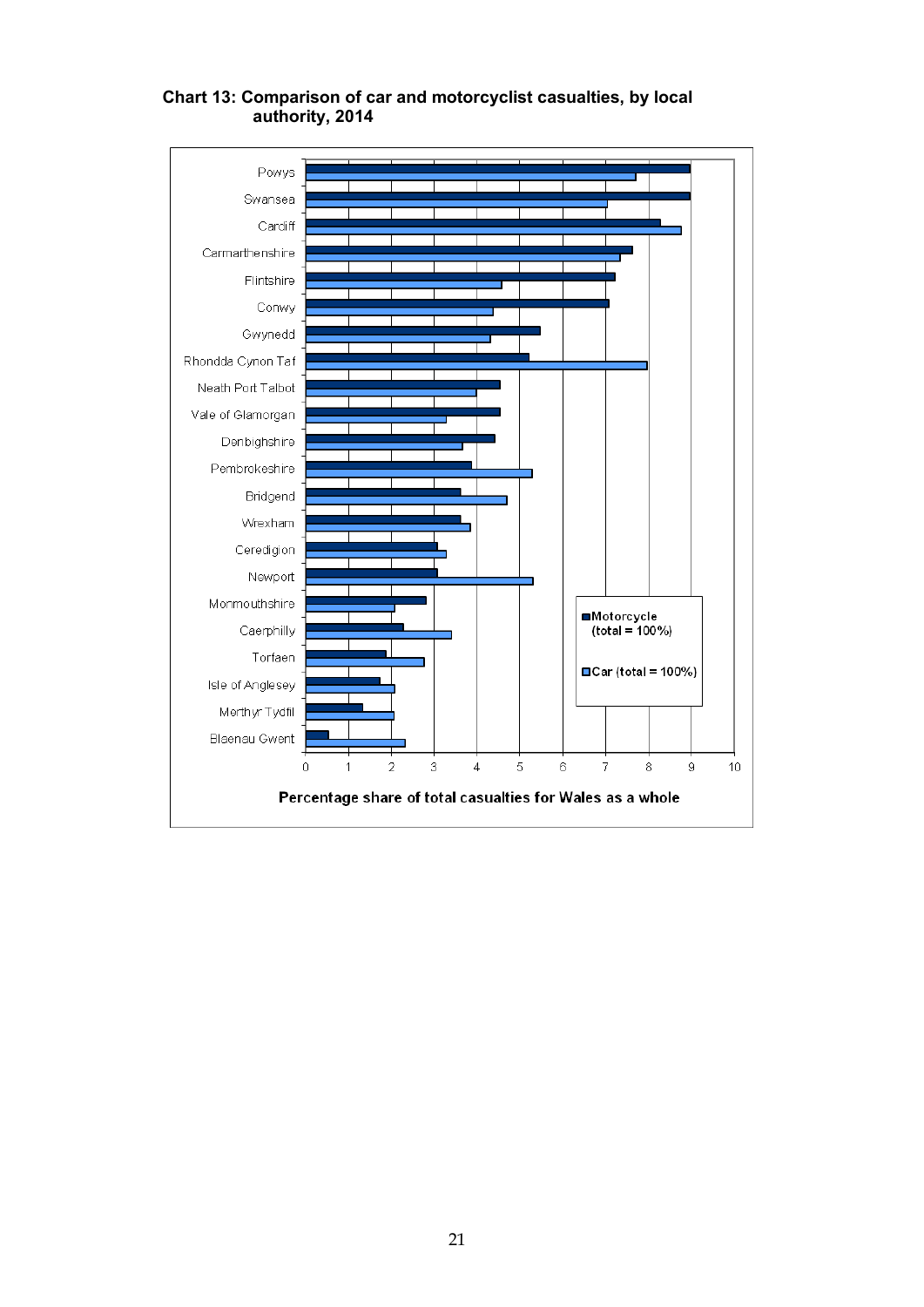## **Key quality information:**

- Source: Police reported road casualties in Wales
- Status: National Statistics
- Description: The statistics refer to casualties resulting from personal injury accidents on public roads reported to the police and forwarded to the Welsh Government. The police compile statistical data about road traffic accidents and casualties (called Stats19 data) for the Welsh Government and the Department for Transport (DfT). This follows police attendance at accidents that involve any personal injury, together with members of the public reporting personal injury accidents directly to the police. The figures are based on information available to the Government 14 weeks after the end of the latest quarter.

A casualty is defined as, a person killed or injured in an accident. One accident may give rise to several casualties. Casualties are subdivided into killed, seriously injured and slightly injured categories. Casualties reported as killed include only those cases where death occurs in less than 30 days as a result of the accident. They do not include those who died as a result of natural causes (e.g. heart attack) rather than as a result of the accident, nor do they include confirmed suicides.

Uses of data: There are a variety of organisations that use the Welsh road traffic accident and casualty data. The Welsh Government uses road traffic collision and casualty data to help set road safety policy. It is also used for performance indicators, both for the Welsh Government's Transport Strategy and for some Health Performance indicators. They are also component indicators in the Welsh Government's Child Poverty and Sustainable Development indicators.

> Other users include Highway Authorities, covering the Welsh Government, which is responsible for the motorway and trunk road network, and local authorities, which are responsible for other roads in Wales. Other bodies involved in road safety include the Safety Camera Partnership, Trunk Road Agents, and Police & Community Safety Partnerships.